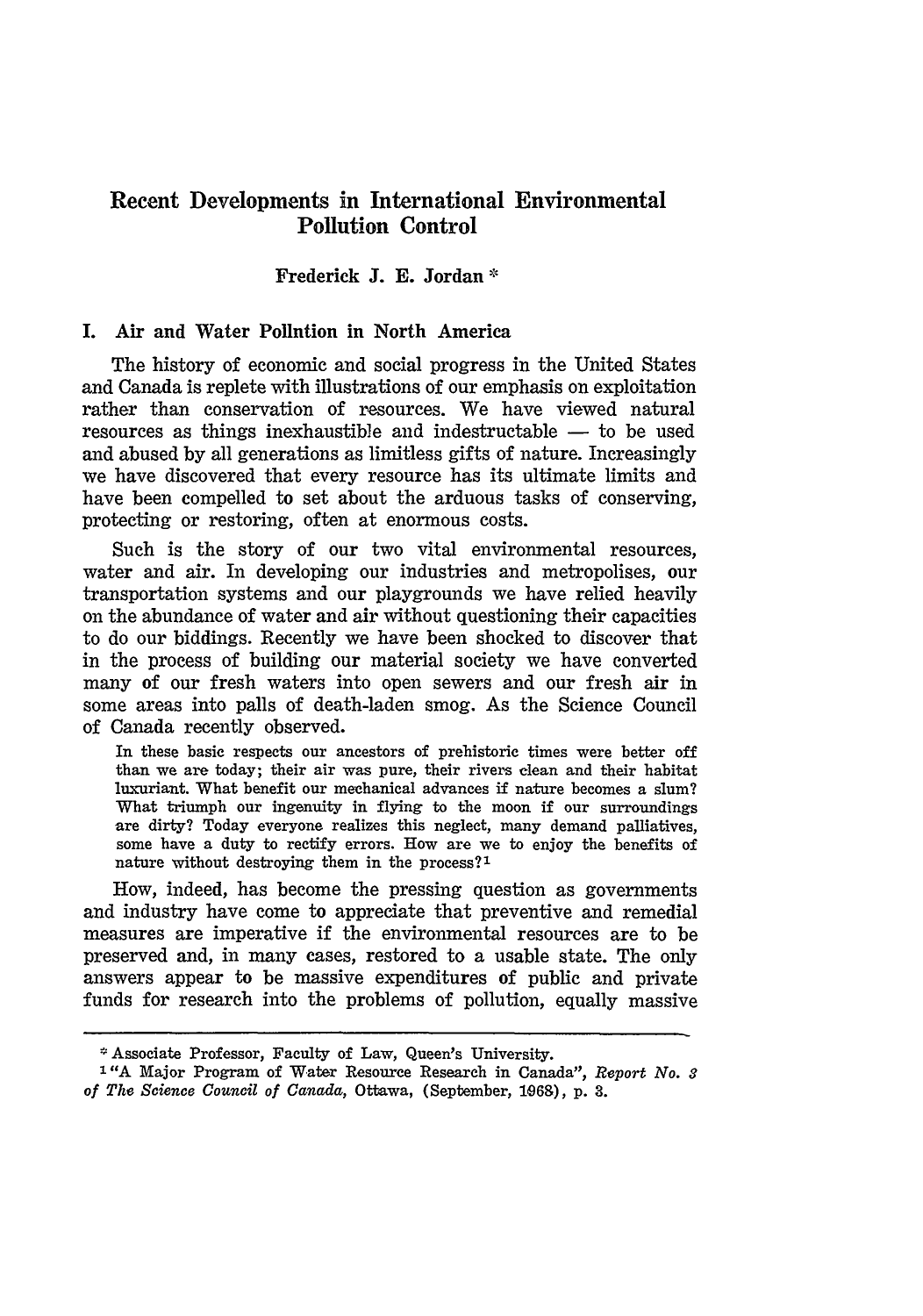amounts for development of techniques and devices to treat and control pollution, rigorous and effective laws and machinery designed to foster and to compel pollution abatement and control and the education of an often apathetic public.

Evidence of the extent and magnitude of water pollution in North America is present on every hand. In the United States the problem has reached crisis proportions in a number of densely populated and heavily industrialized areas. Presidential messages to Congress in recent years chronicle the growing blight. In **1961,** President Kennedy observed that "Pollution of our country's rivers and streams has as a result of rapid population and industrial growth and change, reached alarming proportions".<sup>2</sup> Four years later President Johnson added that "Every major river system is now polluted... In spite of the efforts and many accomplishments of the past, water pollution is spreading."<sup>3</sup> This year, the President cited further examples of worsening conditions: fish kills, closed beaches, oil slicks, algae growths and contaminated drinking waters. 4 These views are buttressed **by** the evidence compiled in a report of the Senate Subcommittee on Air and Water Pollution in 1966.<sup>5</sup> An estimate of the raw sewage being dumped into the nation's waterways was given, in 1967, as four billion pounds a year.<sup>6</sup> The Federal Water Pollution Control Administration set the cost of a clean-up of this situation at between **\$26** and \$29 billion. <sup>7</sup>

In Canada, water pollution is also a problem of major proportions in certain areas and, while it is not of the magnitude or extent of the situation in the United States, it could readily become a crisis in the absence of effective action. Almost daily the press reports new cases of water pollution from British Columbia, Ontario, Quebec or New Brunswick and attacks the complacency of governments and the public  $-$  a complacency stemming from the belief that our abundance of "aqueous treasures will never run out - or go bad".<sup>8</sup>

*7New York Times,* January 25, 1968.

**<sup>2</sup>**President's Message on Natural Resources to the United States Congress, February 23, 1961.

**<sup>3</sup>** President's Message on Natural Beauty to the United States Congress, February W7th, **1965.**

<sup>4</sup> President's Message on Conservation and Water Management to the United States Congress, March **8, 1968.**

**<sup>5</sup>** 89th Congress, 2d Session, Senate, *Report to the Committee on Public Works on Steps Toward Clean Water,* January **1066.**

*ONewsweek,* August 21, 1967, **p. 61,** Report of Senate hearings on water pollution.

*<sup>8</sup> Time (Canada),* August 2, 1968, **pp.** 9-10.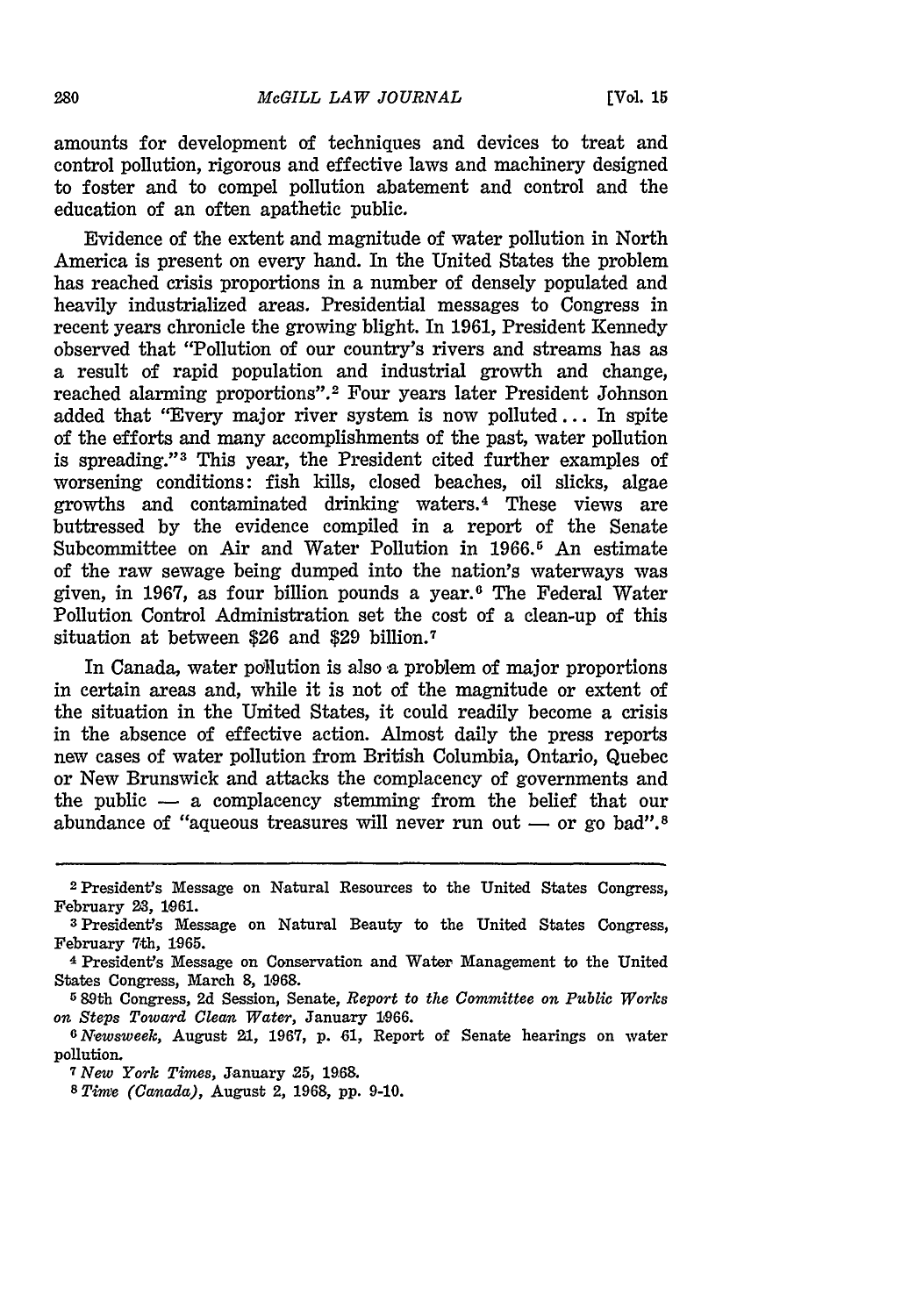It is difficult to find any reliable assessment of the extent of the problem generally throughout Canada or of the magnitude of the expenditures which are necessary to effect a program of research, abatement and control. However, the recent study by the Science Secretariat of the Privy Council Office emphasized the growing threat of water pollution to the fisheries, recreation, wildlife and municipal water supplies in the heavily populated regions of the country and underscored the need for accelerated research into the causes of pollution and methods of treatment. 9 These observations led the Science Council to urge vigorous and substantially increased support for research into the sources and causes of water pollution in Canada. "Little is being done to solve them, but they will remain unanswered for Canadian conditions until tackled in Canada."'10

Concern has also been voiced frequently in the House of Commons with numerous requests to the Government for a statement on the action which it proposes to take.<sup>11</sup> The Government has stated its concern 12 and recently characterized water pollution a "matter which must receive increased attention from federal, provincial and municipal governments".<sup>13</sup> The provinces have also recently recognized that water pollution requires national attention and coordination and have agreed to cooperate in establishing a workable set of national guidelines for pollution control.1<sup>4</sup>

As for cost, the pulp and paper industry in Canada was advised in the autumn of 1968 that it will have to spend a minimum \$250 million with annual operating expenses of \$40 million to curb effectively the pollution which it is creating.15 And a United States Federal Pollution Control Administration officer recently estimated that Canada must spend at least \$100 million annually to combat existing water pollution.16

<sup>9</sup> "Water Resource Research in Canada", *Special Study No. 5 of the Science Secretariat,* Ottawa, July **1968,** p. 4.

**<sup>10 &</sup>quot;A** Major Program of Water Resource Research in Canada", *Report No. 8 of the Science Council of Canada,* Ottawa, September 1968, p. **16.**

*<sup>11</sup>*See *House of Commons Debates* (Daily Edition), 1968, vol. 113, pp. 926, 1022-23, 1153, 1213-14, 1477. As recently as December 1968 an attempt was made to establish a Special House Committee to investigate the nature and extent of pollution in Canada. See *ibid.,* pp. 3834-3843.

<sup>12</sup>*House of Commons Debates,* 1967, vol. **I,** p. 4.

*<sup>13</sup>House of Commons Debates* (Daily Edition), **1968,** vol. **.13,** p. **8.**

<sup>&</sup>lt;sup>14</sup> Kington Whig-Standard, August 3, 1968 and *Globe and Mail*, August 10, 1968. More recently, it was announced that the Ontario Government will establish a commission to study pollution in the province. See *Globe and Mail,* December 11, 1968.

*<sup>15</sup> Globe and Mail,* September **17,** 1968.

*<sup>16</sup> Kingston Whig-Standard,* August **7, ,1968.**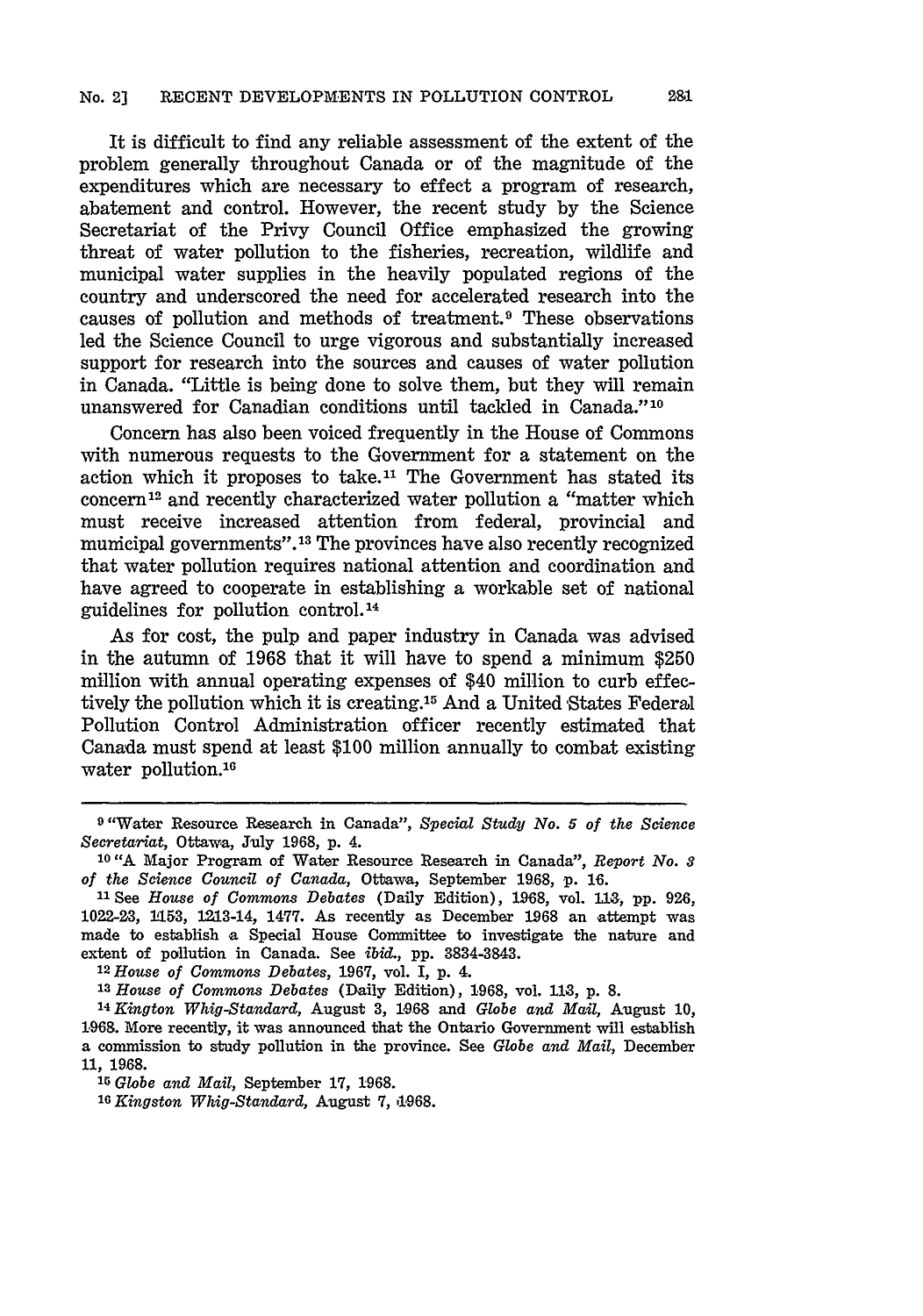Only in the last few years has air pollution in the United States been accorded the status of an urgent situation. It required such dramatic events as the air inversion phenomenon over New York City causing death to a number of inhabitants to force the realization that air pollution is an evil consequence of urbanization, industrialization and motorization resulting in

(M) ounting dangers to the public health and welfare, including injury to agricultural crops and livestock, damage to and deterioration of property, and hazards to air and ground transportation.<sup>17</sup>

Evidence gathered by a Senate Subcommittee in 1963 indicated that, in addition to an estimated annual damage to agriculture and property of \$11 billion, air pollution was contributing to a large number of human respiratory diseases.<sup>18</sup>

In 1966, the Secretary of Health, Education and Welfare produced additional evidence of the health dangers and made a, strong case for increased research, concluding that

(T)he problem not only really remains critical, it continues to grow at a faster rate than our efforts to cope with it.<sup>19</sup>

Two years later the President characterized air pollution as the most critical problem of conservation facing the American nation and urged Congress to appropriate \$128 million to assist in the struggle for clean air.<sup>20</sup>

In Canada, again the problem of air pollution is of lesser proportions but again complacency will lead to a situation where contamination of the atmosphere imperils the health in the larger centers. In answer to criticisms of the Government's failure to take positive steps to investigate and control air pollution in Canada, the Minister of National Health and Welfare last year agreed that the problem was becoming critical but insisted that the Government was proceeding to cope with it.<sup>21</sup>

In March of this year further discussion of the problem occurred in the House of Commons. One member introduced evidence to show the cost of air pollution damage in Toronto  $-$  \$120 million annually

*<sup>1</sup> <sup>7</sup>Clean Air Act,* P.L. 88-206, 42 U.S.C., s. 1857 *et seq.*

**Is** Senate Committee on Public Works, *A Study of Pollution* **-** *Air,* **1963,** pp. 14, 20-21.

**<sup>10</sup>**Senate Subcommittee on Air and Water Pollution, *Hearings,* June 1966, pp. 19, 22-53, **56-86.**

*<sup>20</sup> President's Message on Conservation and Water Management to the United States Congress,* March **8,** 1968.

<sup>21</sup>*House of Commons Debates,* 1967, vol. III, **pp.** 3430-3436.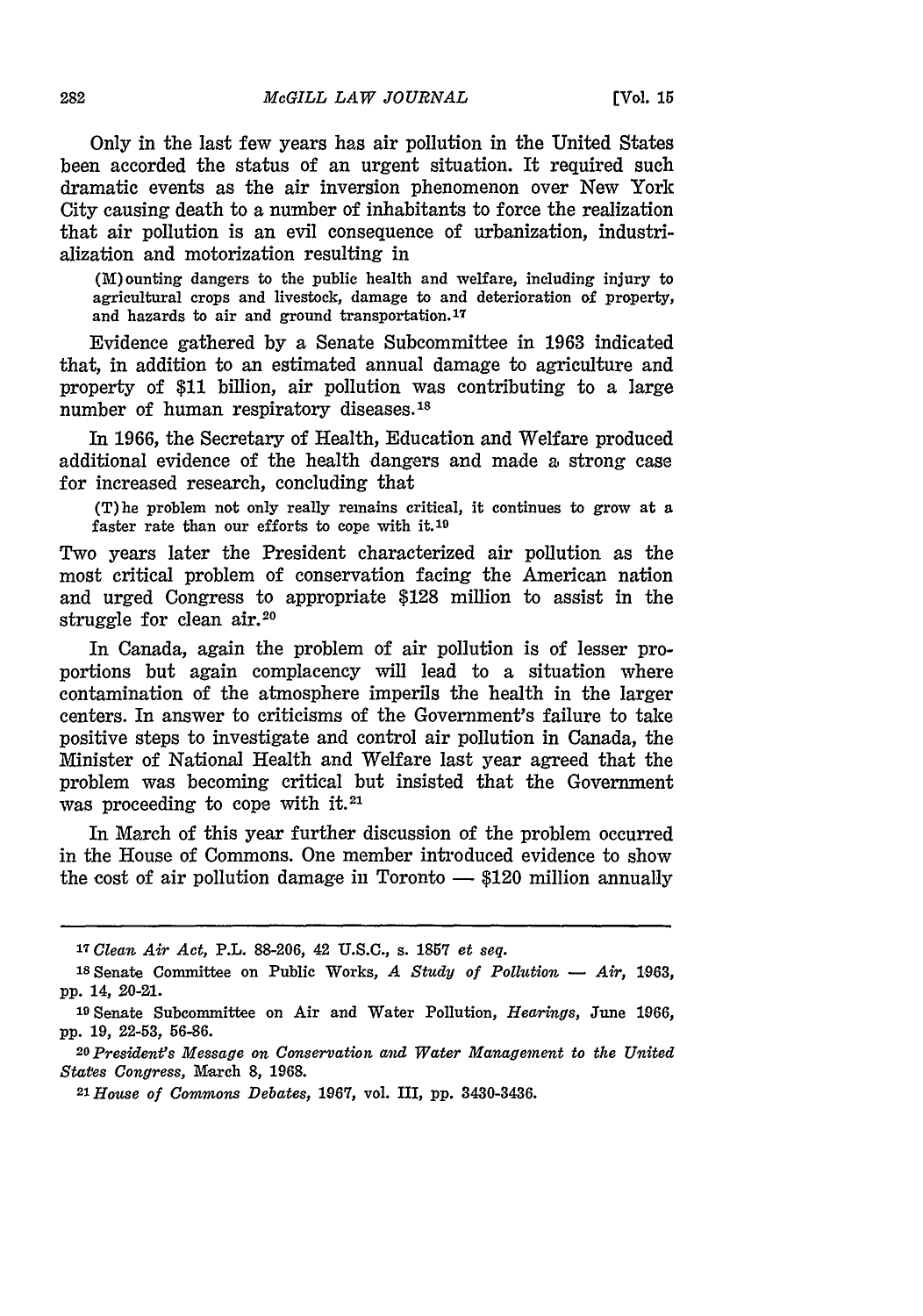- and he urged his Government to move rapidly to remedy the blight in Canada's urban areas.<sup>22</sup>

That there is a pollution problem in a number of urban areas in Canada is recognized; the difficulty is that little is being done to assess its extent and consequences so that remedial measures can be ascertained and implemented. <sup>23</sup>

Thus far we have been considering the national aspects of environmental pollution problems in Canada and the United States. The international aspects of the problems are equally significant, however, since some of the most serious water and air pollution in the two countries is found along the boundary between them and in consequence poses international as well as local and national issues. Because of the transient nature of water and air, what is domestic pollution at points along the Great Lakes frequently becomes international pollution and thus elevates the problem to the realm of international rights and obligations of states.

Evidence of serious pollution in many areas of the boundary waters from the St. Croix River in the east to the Lake of the Woods in the west is well documented in a number of studies. As early as **1918** the International Joint Commission advised the governments that the entire stretch of boundary waters was being contaminated. 24 Since the Second World War, the Commission has, in a series of investigations, reported serious conditions of pollution requiring urgent action in the connecting channels of the Great Lakes,<sup>25</sup> the St. Croix River,<sup>26</sup> Rainy River<sup>27</sup> and Lakes Erie, Ontario and the international section of the St. Lawrence River.<sup>28</sup> The situation in Lake Erie as found **by** the IJC reflects the complexity, magnitude and seriousness of the international water pollution problem. In its interim report of **1965,** the Commission reported that the Lake was in a state of eutrophication and the situation was "serious and is deteriorating". 29 The second report in **1968** indicates that while some progress has been made on both sides, much research and improvement remains to be **done.30** As if to underscore this

*<sup>22</sup> House of Commons Debates,* 1967-68, vol. VII, **pp.** 7189-7192.

**<sup>23</sup>**See Ross, "Canadian Air Pollution Control Measures", *National Conference on Pollution and Our Environment,* (Montreal, 1066), *Background Paper* D **30-3.** 24 IJC, *Report on Pollution of Boundary Waters,* **1,918,** p. **51.**

**<sup>25</sup>**IJC, *Report on Pollution of Boundary Waters,* 1050.

<sup>26</sup>**IJC,** *Report on the St. Croix River Basin,* **1959.**

**<sup>271</sup>**IJC, *Report on Pollution of Rainy River and Lake of the Woods,* **1965.**

**<sup>28</sup> IJC,** *Interim Reports on Pollution of Lake Erie, Lake Ontario and the Inter-*

*national Section of the St. Lawrence River,* December **1,965** and August 1968. **<sup>29</sup>**IJC, *Interim Report,* **1965,** p. 2.

SO **IJC,** *Interim Report,* **1968,** p. 2.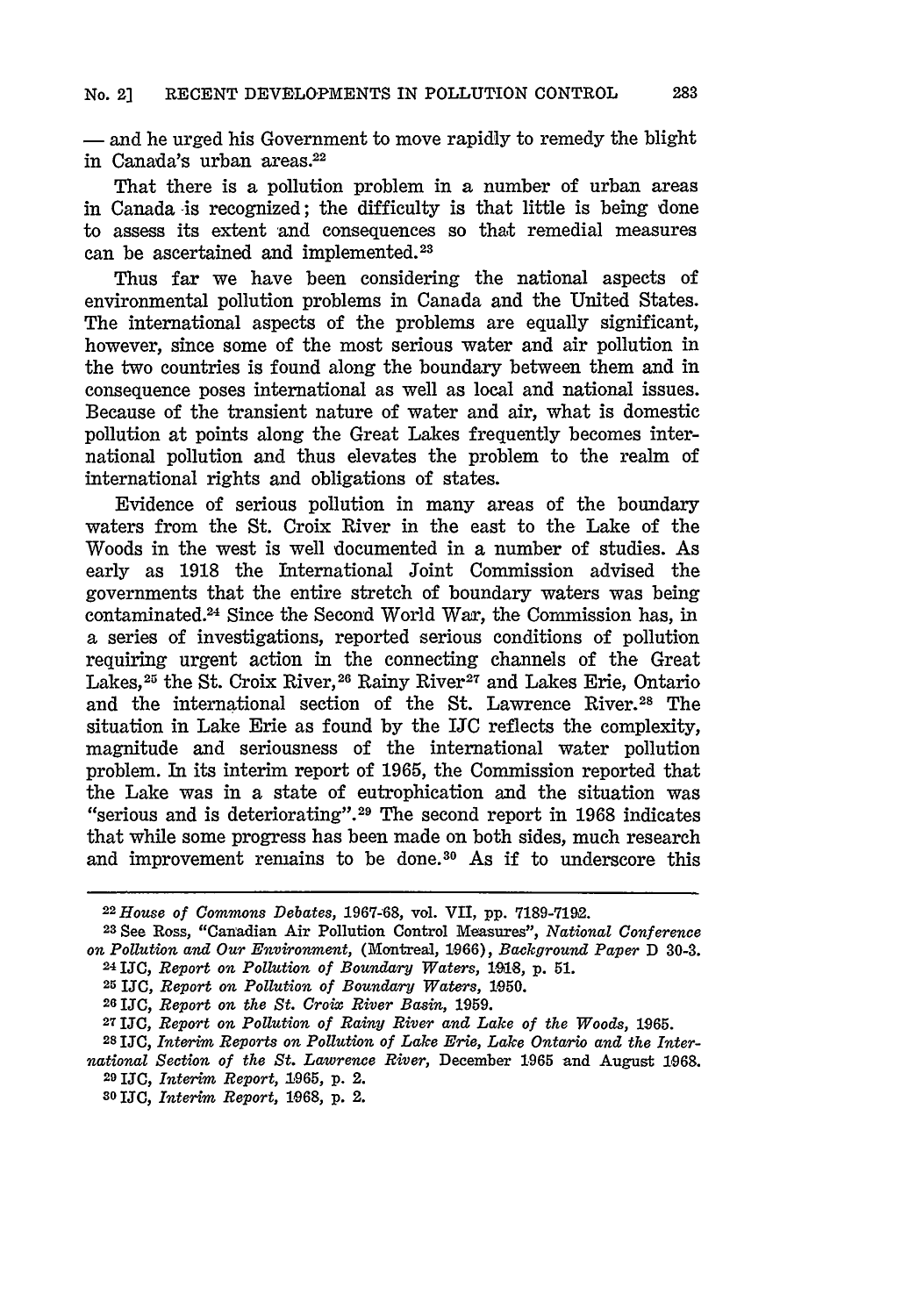view, a recent report **by** the United States Federal Water Pollution Control Administration confirms that pollution from municipal and industrial sources is killing Lake Erie (it has deteriorated to the extent that it has aged **15,000** years beyond its natural age) and only through major corrective actions taken immediately can the waters be restored to an acceptable state. The minimum immediate cost of remedial action is estimated at \$1.3 billion.<sup>31</sup> A similar report was issued this year advising that industry and government would have to spend about **\$300** million in order to provide satisfactory water quality standards for Lake Ontario and the international section of the St. Lawrence River.32

Other recent examples of critical boundary waters pollution incidents **are** the spring flushout of the Buffalo River into the Niagara River,<sup>33</sup> the fish kill this past summer on the Presqu'Isle River between Maine and New Brunswick<sup>34</sup> and the recent allegations **by** Sault Ste. Marie, Michigan that its sister city across the St. Marys River in Ontario was causing transboundary pollution. <sup>3</sup> 5

While the extent of transboundary air pollution is not nearly so great as water pollution, it is a serious problem where it does exist. The nature of the hazard in the industrial belt along the Detroit River was reported **by** the IC to the governments in **1960.** The Commission found air contamination on both sides of the river to be serious, causing health and economic injuries. 36 It pointed out that the major sources of such pollution were not the vessels on the river but the land-based industrial, domestic and transportation activities. 37 The greater problem has now been recognized **by** the governments in their recent reference to the Commission.3 <sup>8</sup>

The problems of international environmental pollution are not peculiar to North America. Although transboundary air pollution does not appear at this time as a significant issue outside North America, water pollution is a problem of major concern in Europe.

*Lawrence River Basins,* U.S. Department of the Interior and New York State Department **of** Health, June **1068, pp. 1110-112.**

- 
- **<sup>34</sup>***Globe and Mail,* July **10,** 1968. *35Kingston Whig-Standard,* October 26, **1968.**
- **36 IJC,** *Report on Pollution of the Atmosphere,* 1960, **pp.** 3-4.
- *<sup>37</sup>Ibid.,* **p. 7.**
- **38** IJC, *Docket No. 85,* Terms of Reference, September **23, 1966.**

*<sup>3</sup> <sup>1</sup>Lake Erie Report: A Plan for Water Pollution Control,* **U.S.** Department of the Interior, Federal Water Pollution Control Administration, August 1968. See esp. **pp. 1-9,** 12146, **67-82, 85.** *<sup>32</sup>Water Pollution Problems and Improvement Needs: Lake Ontario and St.*

**<sup>33</sup>***The International Joint Commission in Action,* XX External Affairs **383,** at p. **384** (No. **9,** September 1968).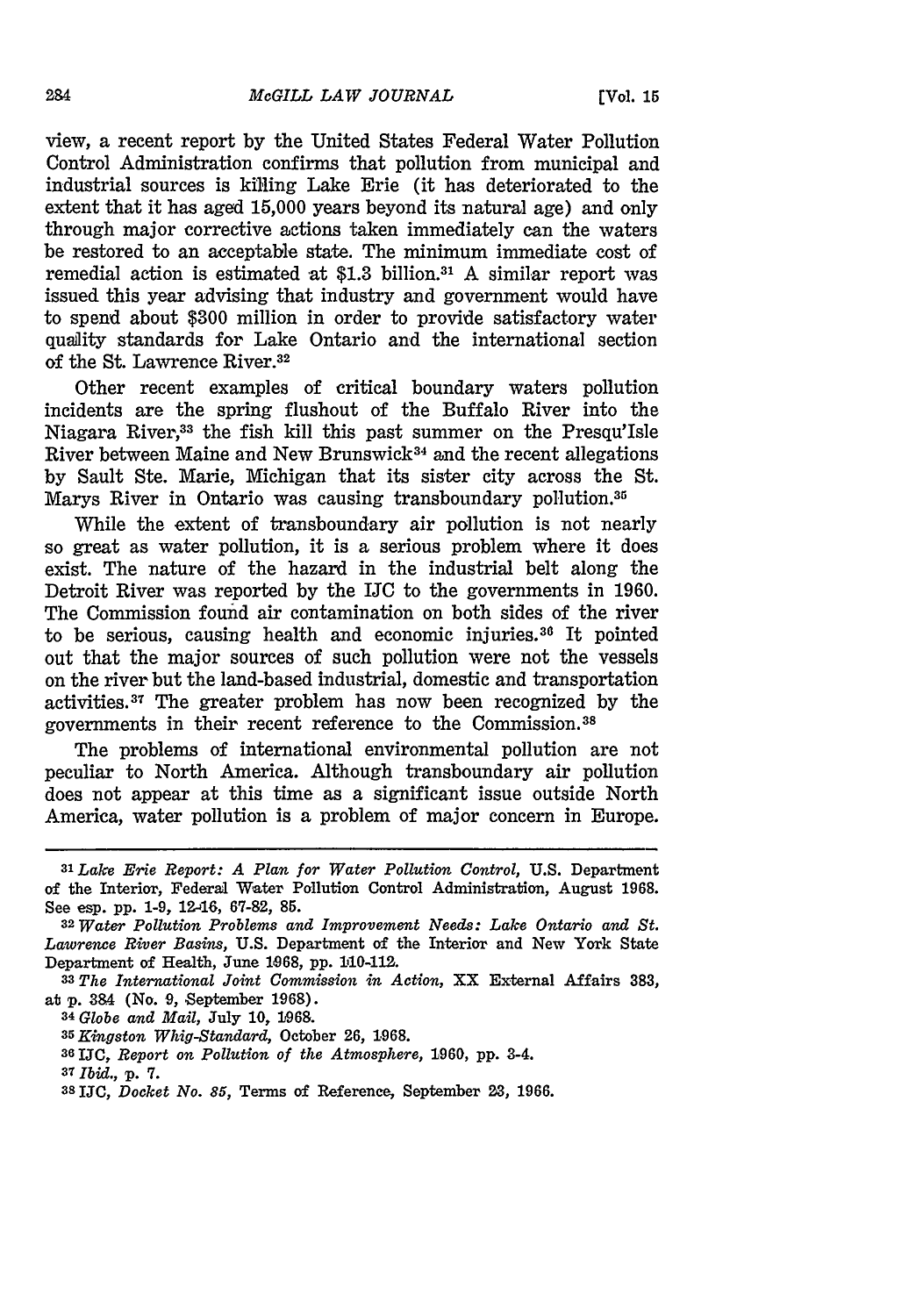This was made abundantly clear at a conference on water pollution problems in Europe convened by the United Nations regional commission in 1961.39 River basins such as the Rhine, Moselle, Saar and Lake Constance have become seriously polluted, necessitating international action to combat the problem. 40 Indeed, the problems of international environmental pollution have acquired enough significance that Sweden in 1968 proposed that the problems be studied generally by the United Nations.<sup>41</sup>

The magnitude and importance of the national and resulting international aspects of environmental contamination are clear enough and some states have recognized the need for action to curtail the consequent social and economic injuries. But what is being done to effect realistic treatment and control of environmental pollution? What laws are being developed to enforce standards of quality considered acceptable in the national and international communities? What machinery is being created to promote and coordinate research, to formulate standards of quality and to police the activities of those responsible for contaminating the environment?

We will consider briefly recent developments generally at the international level and then consider the practice which is evolving between Canada and the United States.

#### **II.** International Rules Relating to Pollution Control

Laws relating to the uses of international rivers are rudimentary and, in any modern context of international water resources development, embryonic. Such was evidently the case when Canada and the United States set out to negotiate an agreement for development of the Columbia River with one side contending for application of the so-called *Harmon Doctrine* and the other invoking the doctrine of prior appropriation. Since no general agreement could be reached on the existence of a principle of international law governing the sharing of waters for purposes of a relatively old use such as power development, it is not surprising that little evidence would exist as

*<sup>39</sup>Conference on Water Pollution Problems in Europe,* United Nations Economic Commission for Europe, Proceedings, **(3** vols.), (Geneva, 1901).

<sup>40</sup> See Garretson, A.H., *et al.,* eds., *The Law of International Drainage Basins,* (New York, 1967), **pp.** 105-06; "Control of River Pollution by Industry", *General Report of the International Institute of Administrative Sciences,* (Brussels, 1965), **pp.** 60-64.

*<sup>41</sup>Canada and the United Nations, 1968,* Department of External Affairs Statements and Speeches, No. 68/15, October 9, i1968. The General Assembly subsequently adopted a resolution convening a conference on the human environment for 1972. See *New York Times,* Dec. 4, 1968.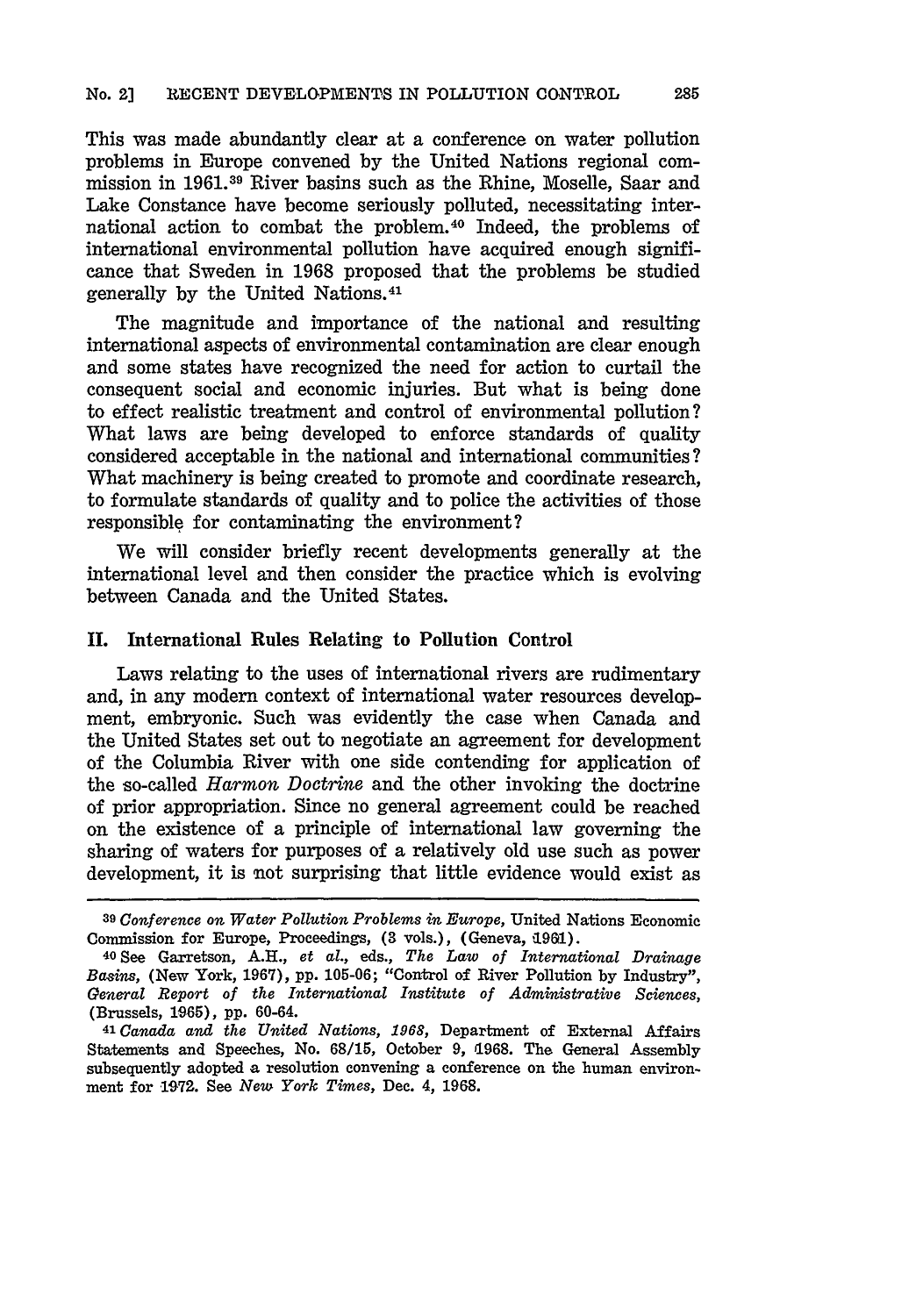the basis for a common agreement on the international rules relating to pollution control, a use of much more recent significance in both the domestic and international spheres.

Two major studies which have paralleled each other over the last decade, and which have set forth their conclusions during the last two years, have examined in detail the practice of states in the uses of international rivers and offer significant contributions to the development of international legal rules governing the uses of international rivers generally and the control of water pollution in particular.

Jerome Lipper, writing the conclusions of the International Rivers Research Project of the New York University School of Law, observes that while the law governing utilization of international rivers has really developed only very recently, the weight of evidence

(E)ndorses the limited sovereignty principle which embraces equitable utilization or, as it is sometimes termed, equitable apportionment, with respect to both contiguous and successive international rivers. <sup>42</sup>

This position was confirmed by the prestigious International Law Association in 1966 after ten years of research and international discussion. In the *Helsinki Rules* adopted by the Association it was asserted as the "key principle of international (water) law" that

(E),ach basin State is entitled, within its territory to a reasonable and equitable share in the beneficial uses of the waters of an international drainage basin.<sup>43</sup>

Flowing from this fundamental principle of equitable utilization, the *Helsinki Rules* assert that on every riparian state in an international drainage basin there is a positive obligation to prevent new or increased water pollution (defined in physical terms) **44** which would cause substantial injury to a co-riparian state and a qualified obligation to abate existing pollution with similar adverse consequences. 45 The legal consequences of a failure to meet these international obligations are in the first case a mandatory cessation of the wrongful activity and payment of adequate compensation. $46$  and in the second situation a duty to enter forthwith into negotiations to effect an equitable settlement.<sup>47</sup>

**<sup>42</sup>**Garretson, A.H., *et al., The Law of International Drainage Basins,* pp. 62-63. *<sup>43</sup> Helsinki Rules on the Uses of the Waters of International Rivers.* International Law Association, (London, 1967), p. 9 (Article IV).

*<sup>441</sup>bid.,* p. 17 (Article IX).

**<sup>45</sup>***Ibid.,* pp. 19-20.

<sup>46</sup> One must note the *caveat* which the Committee placed on this principle. See *Helsinki Rules,* **p. 25.** *<sup>47</sup> Helsinki Rules,* p. 24 (Article XI).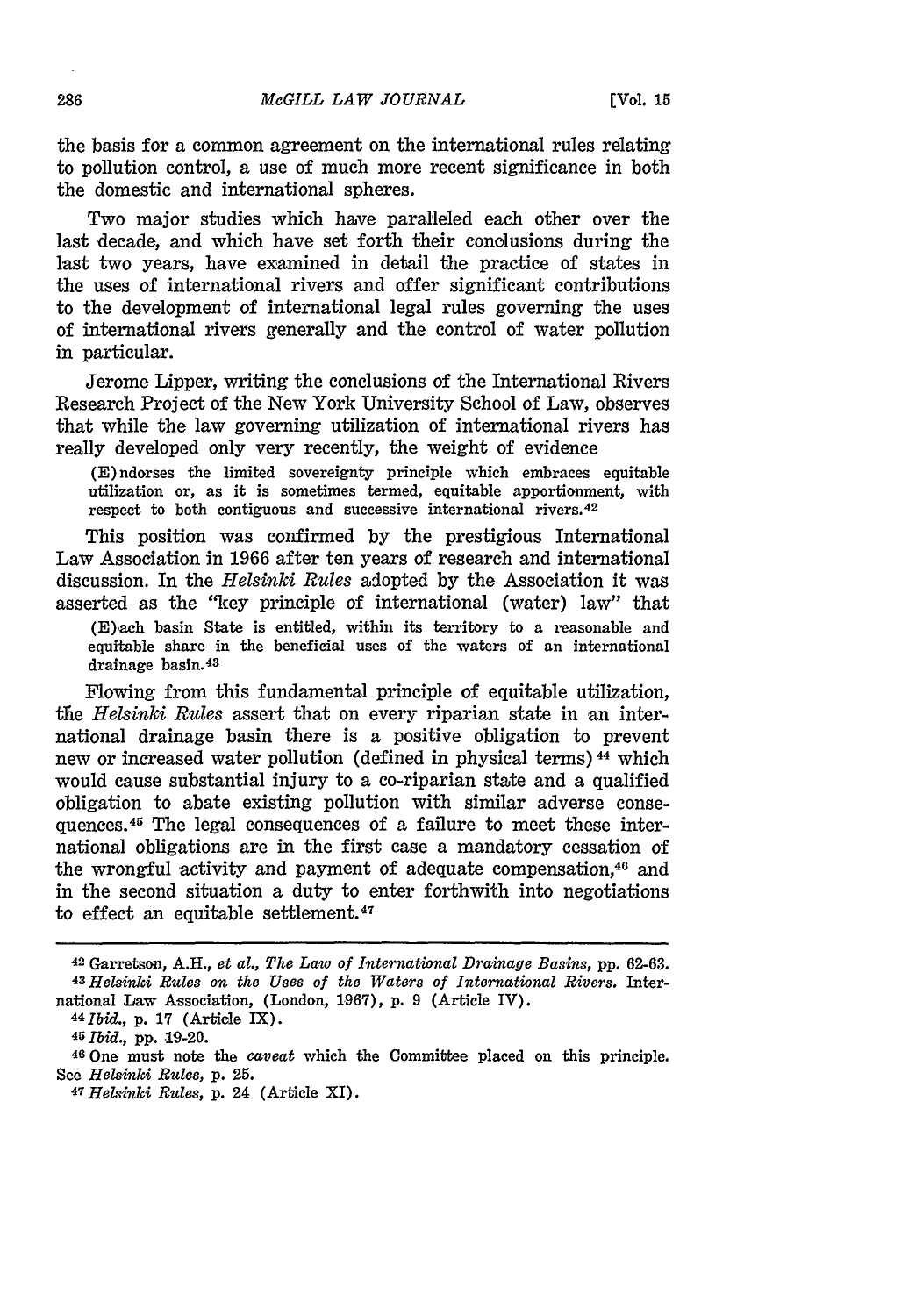As the International Rivers Committee itself observed, of all the principles governing uses of international rivers, the ones relating to control of water pollution posed the greatest difficulty in achieving agreement. 48 This is reflected in the compromisory nature of some of the language employed in Articles X and XI of the *Helsinki Rules* **-** particularly in relation to the issue of existing pollution and the remedies pertaining thereto.

While enunciation of the general principle of *sic utere tuo ut alienum non laedas49* as applicable to matters of international water pollution is eminently reasonable and properly supportable on the basis of international jurisprudence and state practice<sup>50</sup>  $-$  after all, is not international pollution a violation by one state of another state's territorial integrity?  $-$  it is perhaps more questionable that the legal remedies asserted to exist are either generally recognized in international law as applicable in pollution cases or, more importantly, are the best means of dealing with the problem in many cases.

One might also question the efficacy of drawing a distinction between existing and new pollution since both  $-$  if they are of a nature causing substantial damage - are in need of abatement and prevention with equal urgency. Better, perhaps, it is to draw a distinction between pollution in a boundary water basin where more than one state is contributing to the problem and the case of a transboundary stream where the upstream riparian is clearly causing injury downstream in the lower riparian state's territory. Here it is perhaps more realistic to speak of an obligation to negotiate an equitable settlement in the first case and of compensation and injunctive relief in the second case.

Anthony Lester, analyzing the law and practice of international pollution control for the International Rivers Research Project, emphasized at the outset that "the relevant international law (is) not... well-developed".<sup>51</sup> While he believed that international law asserted an obligation on one state to avoid causing serious injury to a co-riparian state in using international waters and a right of the injured state to seek injunctive and compensatory relief in such cases,52 Lester observed that one could find little evidence of detailed application of these rules.<sup>53</sup>

*<sup>48</sup>Ibid., p. 5.*

**<sup>490</sup>**One must so use his own as not to do injury to another.

**<sup>60</sup>** See *Helsinki Rules,* pp. 20-22; Garretson, A.H., *et al., The Law of International Drainage Basins,* pp. 99-100.

**<sup>53</sup>**Garretson, A.H. *et al., The Law of International Drainage Basins, p. 94.* <sup>52</sup>*Ibid.,* **p.** 102.

*<sup>53</sup> Ibid., p.* **109.**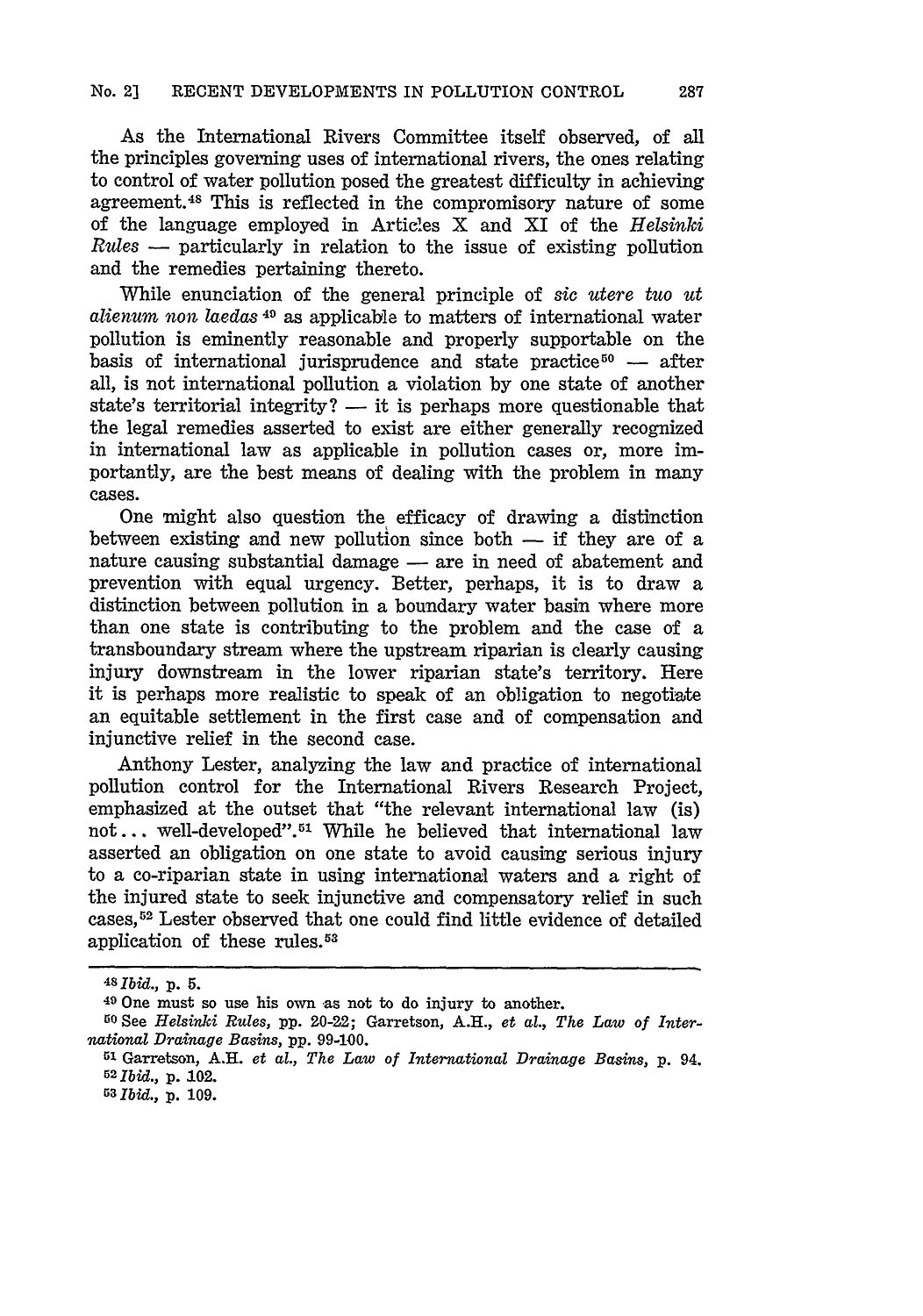Turning to the matter of progressive development of international law in the area of international water pollution, Lester emphasized the essential importance of recognizing the need, not so much for the development of specific rules stating rights and obligations of states which can be adjudicated to resolution in particular cases, but for the development of procedures whereby an international agency is established to evolve a common plan of action among the co-riparian states for pollution control.<sup>54</sup> This, more often than not, will be the effective solution for which states will be seeking; not compensation for injuries sustained but a mutual program of pollution control and abatement whereby each state will be informed of the steps which are necessary to eliminate the international wrong. Granted, there will be cases in which one state is clearly and solely responsible for the transboundary water pollution; such was the case with the air pollution in the *Trail Smelter Arbitration.* In such instances it is important to develop as applicable the principles providing for legal remedies such as compensation and injunctive relief as well as the obligation to submit the matter to adjudication. However, in many cases the question will be one of determining the causes of pollution in each state, the degree to which each state is contributing to the pollution, the adverse transboundary effects which the pollution is occasioning and the most effective remedial measures which the states may take to abate and control the pollution.

While it is not easy to identify many international agreements which create a *specific* obligation on one state to prevent or abate water pollution which is causing injury in a second state of a nature which gives rise to enforceable rights,  $55$  there are a substantial number of agreements whereunder the parties express an obligation to take unilateral or cooperative measures to limit or control activities which cause international pollution. Such agreements have become increasingly common in recent years particularly in Europe, and in many instances joint machinery is created to facilitate cooperative, investigative, abatement and control measures.<sup>56</sup>

*<sup>54</sup> Ibid.,* pp. **109-110.**

<sup>55</sup> See, for example, the Agreement between Germany and Denmark for the settlement of questions relating to watercourses on the frontier, (1922), 10 **L.N.T.S. 187;** U.N. Doc. A/5409, p. 284.

**<sup>56</sup> For** illustrations **of** agreements which provide for one or both of these principles, see U.N. Doc. A/5409, (April 15, **1963),** *Legal Problms Relating to the Utilization and Use of International Rivers,* **pp. 83, 138,** 234, 244, 245, 249, 266, **277,** 281, 292, 425, 435, 438, 461, 467. See also, Whiteman, *Digest of International Law,* vol. III, (Washington, 1964), **pp.** 1043-1045 and Garretson, **A.H.** *et al., The Law of International Drainage Basins,* pp. **.102-106.**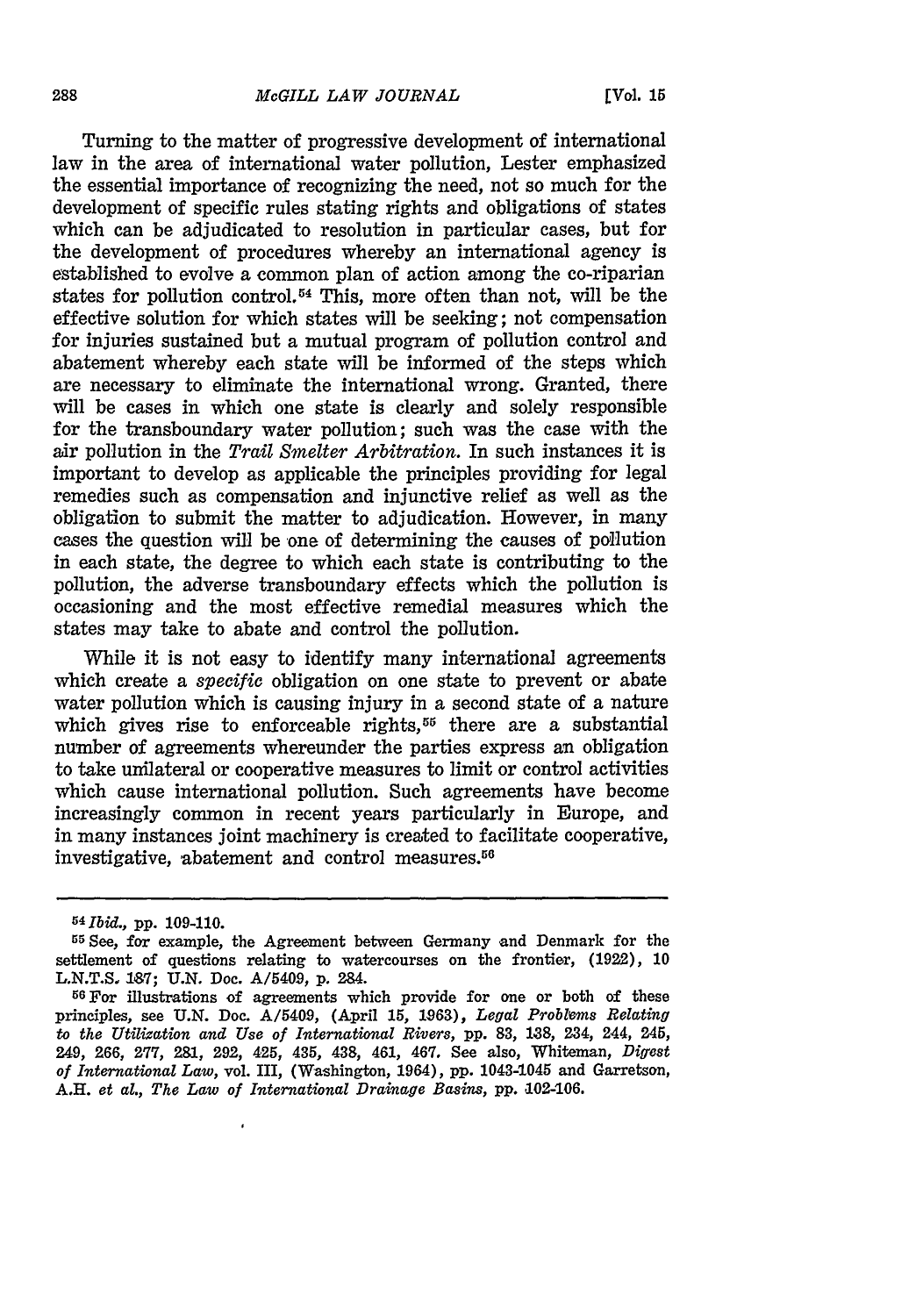It is thus submitted that it is important in the development of international rules governing the uses of international fresh waters to seek out and enunciate principles which place an obligation on states to avoid pollution which causes serious injury in the territory of others and which specify the particular remedies which may be claimed in such circumstances. But it is equally important that we also seek to establish a regime whereby states recognize the obligation to cooperate to mitigate the causes of international water pollution.

Virtually nothing has been developed **by** way of international rules relating to transboundary air pollution, essentially because apart from North America it has not become a significant international problem. It is interesting to note however that the United Nations will be considering the question along with that of water pollution during the current session. <sup>57</sup>

It is submitted that the law as it is developing in relation to water pollution has equal application to cases of air pollution. In their nature there is little difference between the two types of pollution. Both result from human conduct, both may result in serious health and economic injury and both move freely across boundaries and are difficult to identify in their sources where there is a concentration of population and industry on both sides of an international boundary.

Consequently, a state may not permit air pollution where the result is to cause serious injury in a contiguous state and, where such activity is occurring, there is an obligation to take measures necessary to abate and control the pollution. Similarly, where  $-$  as will be the case in many instances  $-$  air pollution is generated on both sides of the boundary, the two states are obligated to cooperate in controlling the transboundary effects.

# **III.** Canada and the United States: International Pollution Control

Having outlined in a general way the development of international rules relating to pollution control, it is necessary to consider more specifically what Canada and the United States have been doing to recognize and give effect to the international obligation to abate and control transboundary pollution. While the main concern is with the international aspects of the problems, it is obvious that due to the nature of air and water pollution along the boundary one

*<sup>5</sup> 7 Canada and the United Nations,* **1968,** Department of External Affairs Statements and Speeches, No. 68/15, October 9, **1968.**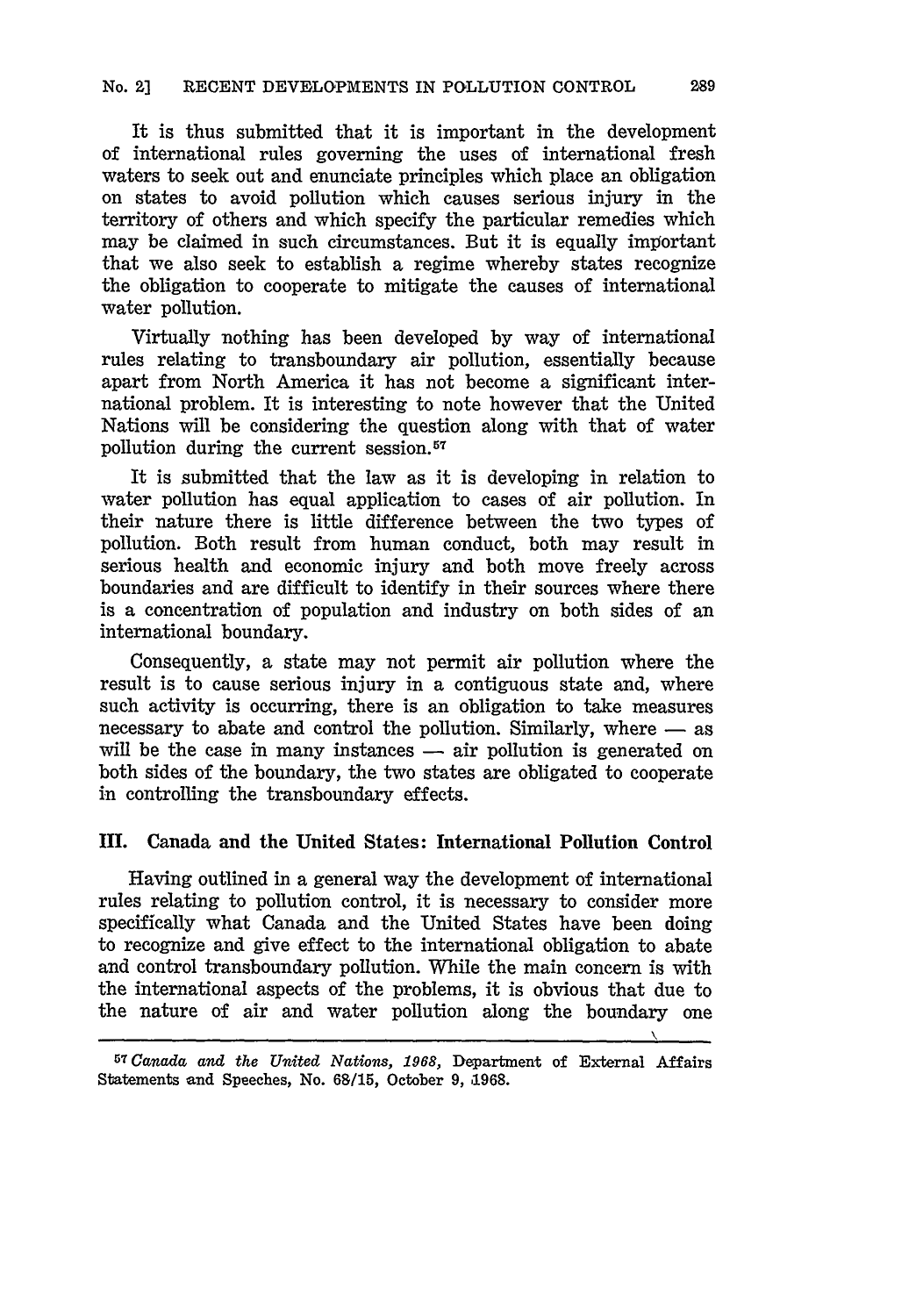cannot logically separate the domestic from the international aspects. Similarly, in considering the measures being taken to deal with international pollution, the unilateral domestic action of the various governments in each state is very relevant to determine if the international obligations are being met.

Constitutionally, in both Canada and the United States, jurisdiction over water and air pollution is divided between the local and national levels of government with the major responsibility seemingly resting on the local legislatures.58 It is thus necessary to consider first what is being done at the local levels and the relevance of these activities to the international problems.

In the three local jurisdictions considered, the states of New York and Michigan and the province of Ontario, major legislation has been enacted in recent years designed to cope with water pollution matters within the states and province. In New York State in 1961, the Water Resources Commission was created to exercise general supervision over state waters, including their quality.59 The year 1965 saw the adoption of a comprehensive Pure Waters Program designed "to maintain reasonable standards of purity of waters of the state consistent with public health and public enjoyment thereof, the propagation and protection of [fish, birds and animals], and the industrial development of the state..." 60 As amended to 1968, the legislation empowers the Commission to classify all waters within the territorial limits of the state and to specify purity standards to be achieved and maintained for each category. The Department of Health is empowered to enforce these standards through various proceedings including court action, and penalties for non-observance include revocation of the water use permits which all users must obtain. Financial assistance is made available through federal and state grants to enable municipalities to construct facilities designed to achieve the pure waters standards. In addition, tax laws provide incentives for industries

**59** Chapter 490, N.Y. State Laws of 1961.

**6O** New York State, *Public Health Law,* 1954, **c. 879,** Article 12, s. 1200. This policy statement was carried over from earlier enactments.

**<sup>58</sup> For** a discussion of the United States constitutional position see Edelman, *Federal Air and Water Control: The Application of the Commerce Power,* (1-964-65), **33** Geo. Wash. L. Rev. 1067; Birmingham, *The Federal Government and Air and Water Pollution,* (1968), **23** Business Lawyer 467. The Canadian position is dealt with by Laskin, "Jurisdictional Framework for Water Management", *Resources for Tomorrow Conference,* (Montreal, 1961), *Background Papers,* vol. I, pp. 211-225 and Landis, "Legal Control in Canada of Pollution in the Great Lakes Drainage Basin", *Proceedings of the Great Lakes Water Resources Conference,* (Toronto, **1968),** pp. 158-200.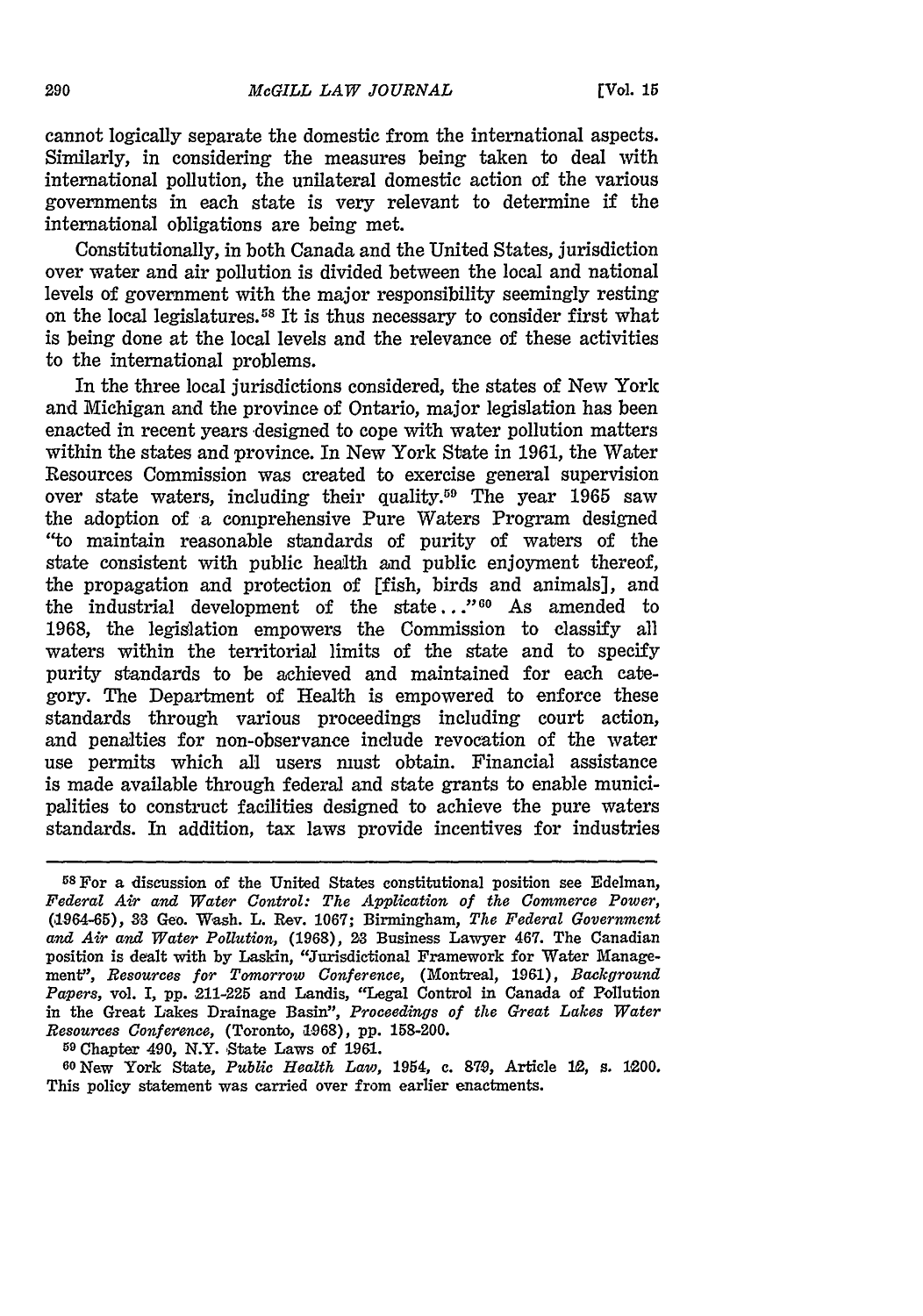which are required by the quality standards to construct waste treatment facilities. <sup>61</sup>

Michigan for many years has had a Water Resources Commission "to guard against the pollution of lakes and streams within the State".<sup>62</sup> With numerous amendments in recent years recognizing the need for increased state action, the legislation vests the Commission with full powers over pollution control of the state's waters including the contiguous Great Lakes. It is empowered to investigate the quality of the waters, to make rules, to issue regulations and to enforce the provisions of the Water Resources Commission Act. It prescribes the necessary pollution control standards for each area and issues enforceable orders for their compliance. The Commission may commence a court action to compel abatement or control of pollution by any offender.

Recent amendments made provision for a State Water Pollution Control Fund to assist municipalities in construction of treatment facilities <sup>64</sup> and provided tax incentives for industrial concerns constructing similar works.65 In 1968, municipalities were required to file long-range pollution control plans **66** and the electors were asked to approve a state bond issue of \$335 million to build municipal treatment facilities.<sup>67</sup> Of significance, too, was the enactment of a law providing for control of water pollution by oil spills resulting from drilling operations in the Great Lakes and connecting waters.<sup>68</sup>

In 1956, Ontario established the Ontario Water Resources Commission, giving it comprehensive jurisdiction over water management in the province including problems of pollution.<sup>69</sup> The legislation prohibits generally any pollution which might impair the quality of water in the province and empowers the Commission to seek an injunction to enjoin such activities.70 In addition the Commission is authorized to construct treatment facilities for municipalities,<sup>71</sup> to

**<sup>61</sup>**New York State, *Public Health Law,* 1954, c. 879 as amended to 1968, Article 12, ss. 1200-1236c. See also, Hennigan, "Pollution of New York State Waters", *Symposium Proceedings on the Fresh Water of New York State: Its Conservation and Use,* (Buffalo, 1966), pp. 42-45. **<sup>62</sup>**Mich. Stat. Ann., s. **3.3** 'and s. 3.521 *et seq.* **<sup>63</sup>**Mich. Stat. Ann., s. 3.521 *et seq. 64Ibid.,* s. a.533(51). *65Ibid.,* s. 7.793(51). 66 Mich., *Act No. 75* of the Public Acts of 1968. **<sup>67</sup>**Mich., *Act No. 76* of the Public Acts of **1968. 68** Mich., *Act No. 98* of the Public Acts of 1967. **<sup>60</sup>***Ontario Water Resources Commission Act,* R.S.O. 1960, c. **281,** as amended to **1966.** *<sup>70</sup>Ibid.,* ss. 26 & **27.** *71 Ibid.,* s. 16.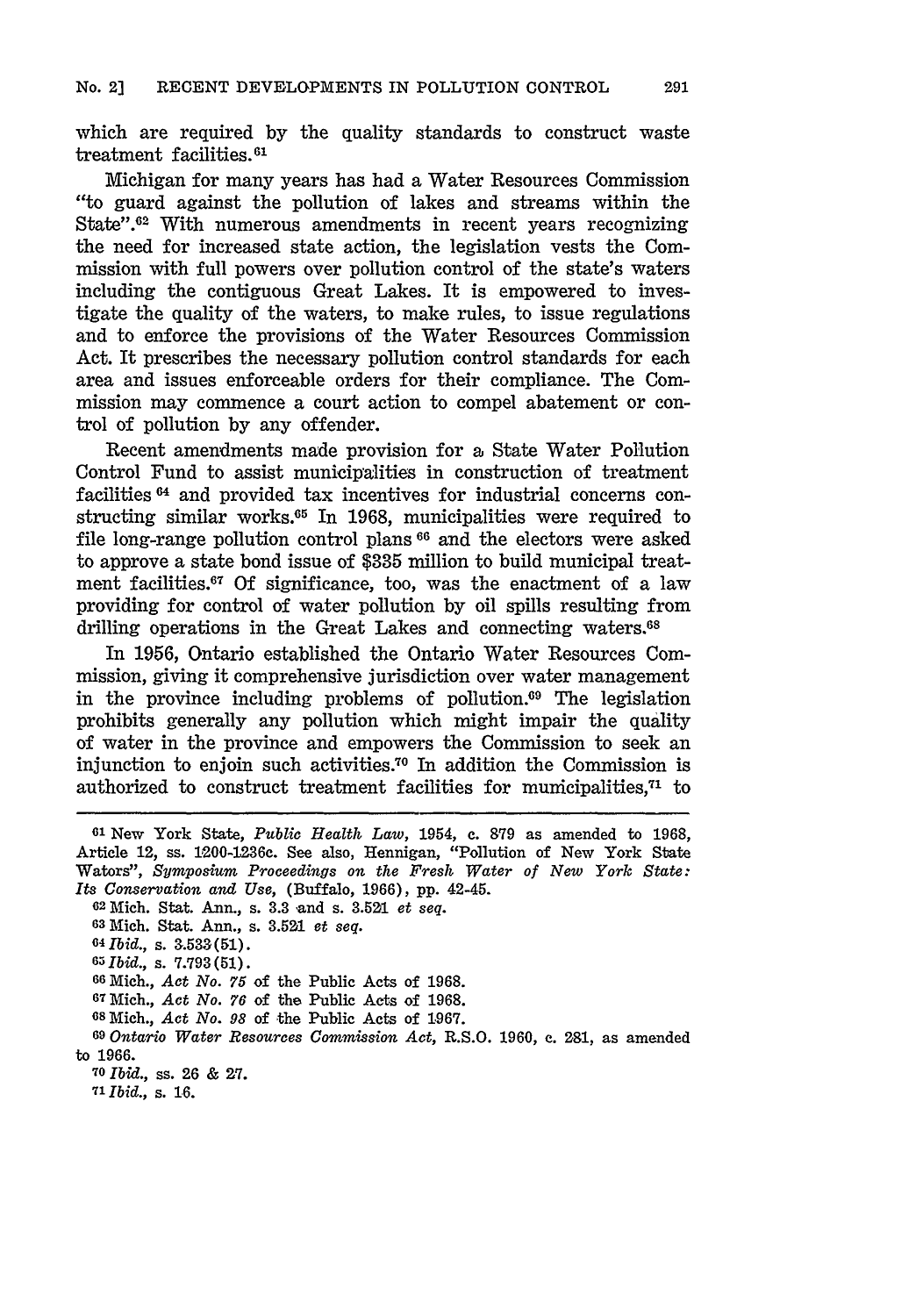investigate water pollution and its causes **72** and to make regulations prescribing standards of water quality, operating standards for sewage works, and rules for discharge of wastes from boats.73

Despite the establishment of these local regulatory agencies which have set about to study the problems of water pollution in their jurisdictions and to establish standards or guidelines for water quality, the problems of water pollution in their contiguous boundary waters have continued to develop. The Federal Water Pollution Control Administration has set out a number of the shortcomings of the authorities in combatting pollution in Lake Erie. The report emphasizes that "the cleanup of Lake Erie is less a problem of engineering than it is a problem of diverse, inadequate, and unwieldly changing governmental policies, funding and management",<sup>74</sup> and points to the need for long-range pollution control programs, large scale research, enforcement of standards and international cooperation from the province of Ontario.<sup>75</sup> The recent reports of the IJC indicate that pollution and eutrophication are also continuing to develop in Lake Ontario and the international St. Lawrence River<sup>76</sup> and that the condition of the Niagara River is still unsatisfactory.<sup>77</sup>

It would appear that in order to cope effectively with the problems of water pollution in the boundary waters it is essential that the national governments take an active role. Such participation is imperative for a number of reasons. The magnitude of the task, both in terms of investigating the causes and nature of the pollution and in terms of the cost of clean-up, necessitates the expenditure of sums of money which are beyond the budgets of the local governments. The fact that the waters involved relate to more than one jurisdiction suggests that coordination of activities in the various jurisdictions is necessary. It also suggests the need for ensuring that there is a degree of uniformity both in the standards of quality

**76 IJC,** *Second Interim Report on the Pollution of Lake Erie, Lake Ontario and the International Section of the St. Lawrence River,* August **1968, p.** 2. *<sup>77</sup>The International Joint Commission in Action,* XX External Affairs **383,**

at **p. 386-87** (No. 9, September 1968).

**<sup>72</sup>***Ibid.,* s. 26.

*<sup>73</sup>Ibid.,* s. 47. The Government announced on November **7, 1968** that regulations had been issued for discharge of sewage from boats. In **1967** the Commission issued new *Policy Guidelines for Water Quality Control Objectives* but has not yet established the new standards thereunder.

*<sup>74</sup> Lake Erie Report: A Plan for Water Pollution Control,* **U.S.** Department of the Interior, Federal Water Pollution Control Administration, August 1968, Foreward.

*<sup>75</sup> Ibid.,* **pp. 12-16.**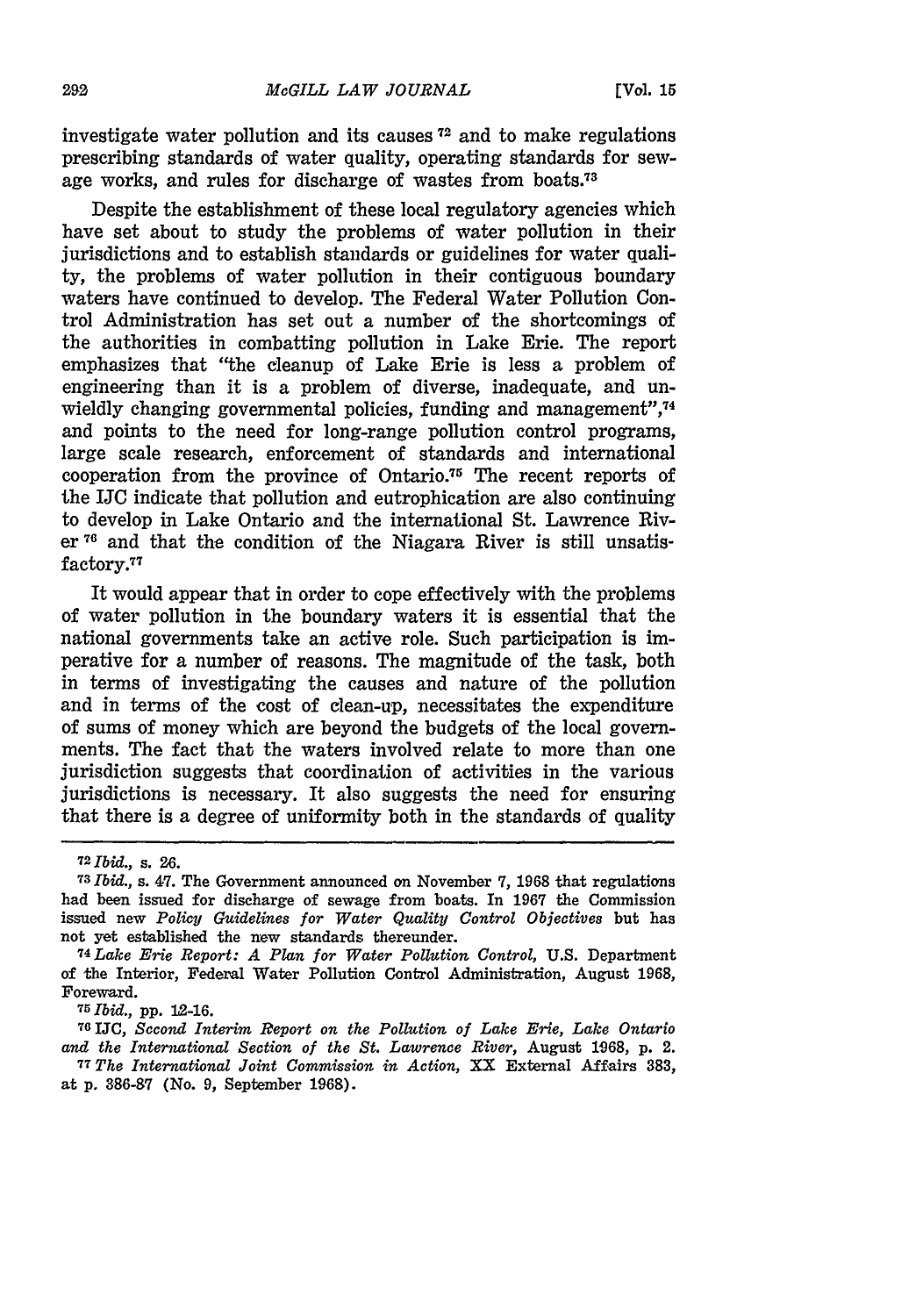control which are set and in the enforcement of these standards. Finally, although the sources of the pollution may be local in origin, the fact that they are causing pollution of an international nature dictates an active concern on the part of the national governments.

As a result of a series of legislative enactments **by** Congress in recent years, the United States Government has asserted a very active and comprehensive jurisdiction over water pollution control in interstate and international waters.78 Under this legislation the Federal Water Pollution Control Administration has authority to require states to establish water quality standards for interstate, and international streams and lakes, to make available substantial federal funds both for research programs and for state abatement and control programs and to proceed with enforcement actions in cases where there is a failure to comply with quality standards established for interstate and international waters.

This legislation is of significance for it is a recognition **by** Congress of the need for effective involvement of the federal government in the task of pollution control in the areas where the local governments are unable or unwilling to carry out the full tasks of pollution control either alone or in cooperation with one another. More importantly, the legislation recognizes the international responsibility of the United States to effect measures designed to control pollution with transboundary consequences. This is provided for in the following terms:

Whenever the Secretary (of the Interior), upon receipt of reports, surveys, or studies from any duly constituted international agency, has reason to believe that any pollution [of interstate or navigable waters] which endangers the health or welfare of persons in a foreign country is occurring, and the Secretary of State requests him to abate such pollution, he shall give formal notification thereof **[to** the appropriate state and interstate pollution control agencies] and promptly call a conference... if he believes that such pollution is occurring in sufficient quantity to warrant such action. The Secretary, through the Secretary of State, shall invite the foreign country which may be adversely affected **by** the pollution to attend and participate in the conference, and the representative of such country shall, for the purposes of the conference and any further proceedings resulting from such conference, have all the rights of a State water pollution control agency. <sup>79</sup>

This procedural arrangement for control of international water pollution is of course reciprocal in the sense that the foreign nation must provide "essentially the same rights" to the United States with

*<sup>78</sup> Federal Water Pollution Control Act of 1956,* **3 U.S.C.,** s. *466 et seq,* as amended by P.L. **87-88, (1961),** P.L. 89-234, (1965) and P.L. **89-753,** (1966). **79 3** U.S.C., s. **466g(d)** (2).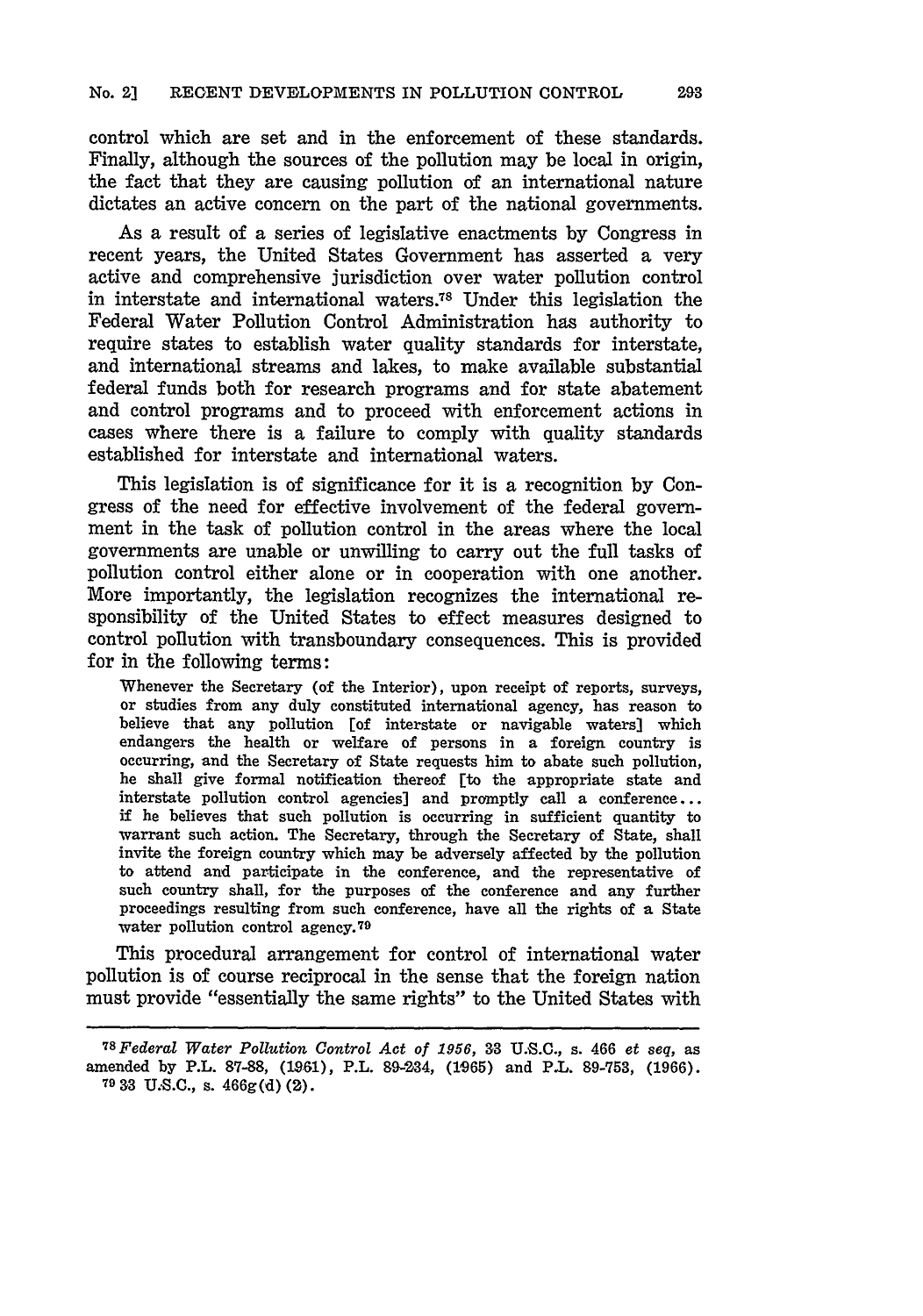respect to the prevention and control of water pollution occurring in that country. <sup>80</sup>

In Canada, there is no comprehensive federal legislation relating to water pollution. Seemingly of the view that Parliament's jurisdiction over water pollution matters is strictly limited, the government has proceeded to assert its jurisdiction in a piecemeal and haphazard fashion. The main areas of control relate to navigation and shipping, fisheries and migratory birds. The *Navigable Waters Protection Act* prohibits the depositing in such waters of materials which would obstruct navigation.81 The *Canada Shipping Act* authorizes the making of regulations for the protection of Canadian waters from pollution by ships.<sup>82</sup> While oil pollution regulations were adopted in 1957 and 1960, no sewage and garbage prevention regulations have been promulgated. The *Fisheries Act* has provisions which prohibit the pollution of waters to the detriment of the fish **<sup>83</sup>** and similar provisions are contained in the *Migratory Birds Convention Act* to protect waterfowl.<sup>84</sup> In addition to these specific provisions prohibiting water pollution in particular circumstances, there are enactments providing for limited assistance to local governments in constructing water conservation works,<sup>85</sup> sewage treatment facilities and tax incentives to industry to construct pollution control works. A number of federal departments also are actively engaged in research and control programs, including collaboration with the International Joint Commission in its work.<sup>86</sup>

The fact remains, however, despite these activities, that federally there exists no single comprehensive program of pollution control directed to uniformity or coordination of standards or research or to providing for financial assistance to the local governments. Such legislation was proposed, along the lines of the federal enactments in the United States, in the Throne Speech of May 1967 **87** but no action has yet been taken despite a subsequent announcement by

*<sup>80</sup>Ibid.*

*S Migratory Birds Convention Act,* R.S.C. 1952, c. 179.

*8-5 Canada Water Conservation Assistance Act,* 1-2 Eliz. II, S.C. 1952-53, c. **21. <sup>86</sup>**See, "The Participation of the Government of Canada in the Investigation and Abatement of Water Pollution", *National Conference on Pollution and Our Environment,* (Montreal, 1966), *Background Papers,* vol. 2, B5-1. See also, Canadian Tax Foundation, *Local Finance Paper No. 20,* (July, 1968), pp. 5-6.

*<sup>81</sup>Navigable Waters Protection Act,* R.S.C. 1952, c. 41.

**<sup>82</sup>***Canada Shipping Act,* R.S.C. 1952, c. 29, as amended by 4-5 Eliz. II, S.C. 1956, vol. II, c. 34, s. 25.

*<sup>83</sup>Fisheries Act,* R.S.C. 1952, c. 119.

*<sup>8</sup>THouse of Commons Debates,* 1967, vol. I, p. 4.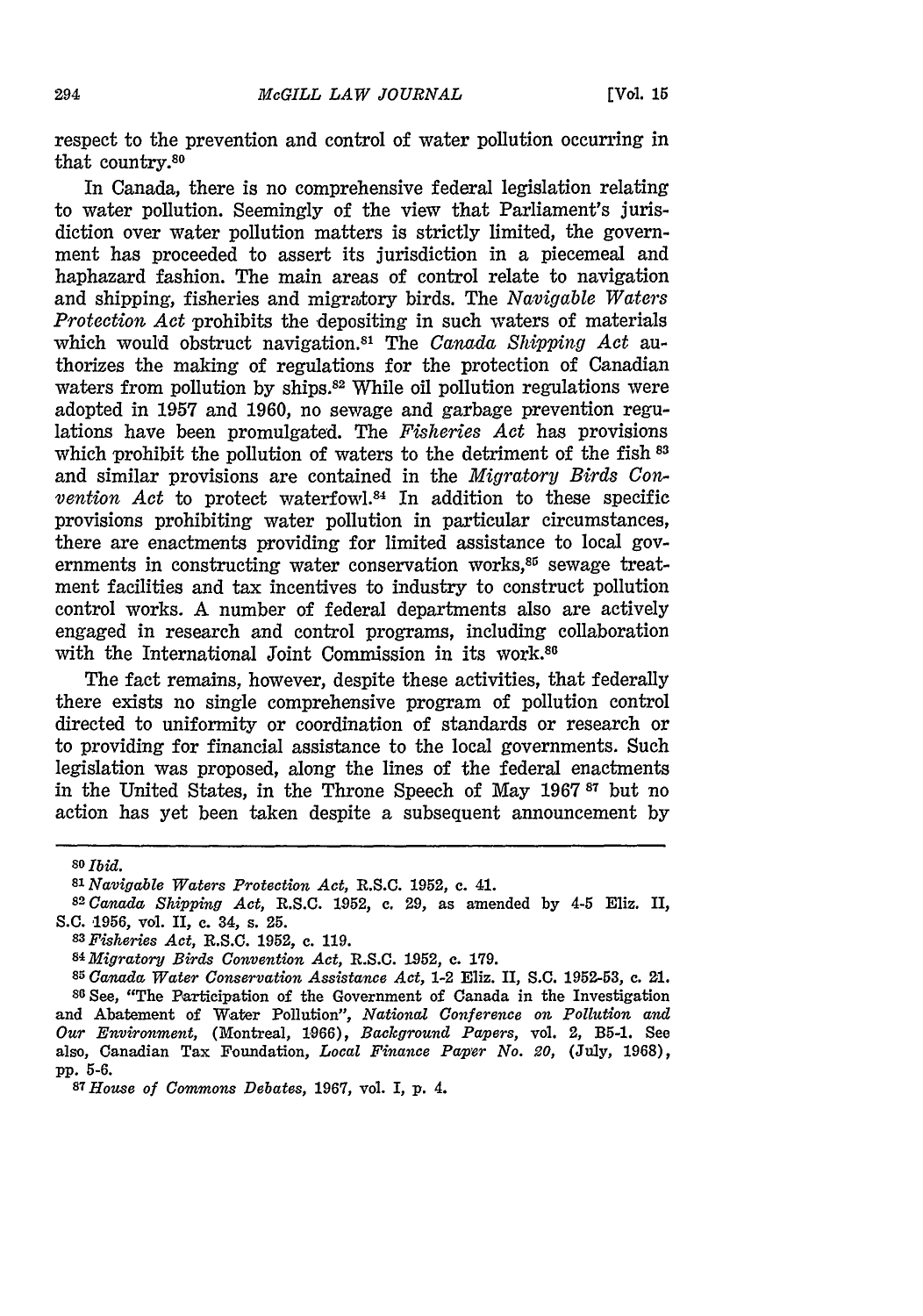Energy, Mines and Resources Minister Pepin in 1968 that federal legislation was forthcoming.<sup>88</sup> The major cause of reluctance on the part of the government to enact legislation appears to be the view that, with the exception of the specific areas mentioned above, jurisdiction over the matter of water pollution rests with the provinces. While it is clear that generally this is the case,<sup>89</sup> it does not follow that the extraprovincial aspects of the problem are within provincial jurisdiction. Indeed, in relation to the international aspects of the problem, it seems quite clear that Parliament possesses jurisdiction to compel abatement and control, including the establishment and enforcement of standards, the conducting of research and the coordination of agencies seeking to deal with the problem. Canada has recognized the international obligation in relation to transboundary pollution both in law  $50^{\circ}$  and in practice  $5^{\circ}$  but has failed thus far to legislate effective means of carrying out this obligation domestically.

Canada and the United States, as early as 1909, formally recognized their mutual obligation to prevent pollution of boundary and transboundary waters to the injury of health or property on the other side of the boundary.9 2 Although this international prohibition was made a part of the domestic laws of both countries innediately, no specific provisions for administration or enforcement of the obligation were made.

In practice, the International Joint Commission, also created by the *Boundary Waters Treaty,* has been employed as the international agency in water pollution cases. Through references of the problems by the two governments to the IJC under the provisions of Article IX of the Treaty, the Commission has been charged with the task of investigating the transboundary water pollution situations and recommending to the two governments the necessary course of action. Following adoption of the Commission's report by the governments,

*<sup>90</sup>The Boundary Waters Treaty Act,* 1-2 Geo. V, S.C. 1911, c. 28.

**<sup>91</sup>**See the various references which have been made to the IJC on boundary waters pollution matters. The Government of Canada has each time adopted the recommendations reported by the IJC.

<sup>92</sup>*Treaty Between the United States and Great Britain Relating to Boundary Waters, and Questions Arising Between the United States and Canada,* (1909), U.S.T.S. 548; Redmond Treaties, vol. III, (Washington, 19923), 2607-08; S.C. 1911, c. 28, Article IV.

sSee Canadian Tax Foundation, *Local Finance Paper No. 20,* (July, 1968), **pp.** 5-6.

**<sup>89</sup>**See Laskin, "Jurisdiction Framework for Water Management", *Resources for Tomorrow Conference,* (Montreal, 1061), *Background Papers,* vol. I, pp. 211-225; Landis, "Legal Control in Canada of Pollution in the Great Lakes Drainage Basin", *Proceedings of the Great Lakes Water Resources Conference,* Toronto, 1968, pp. 158-200.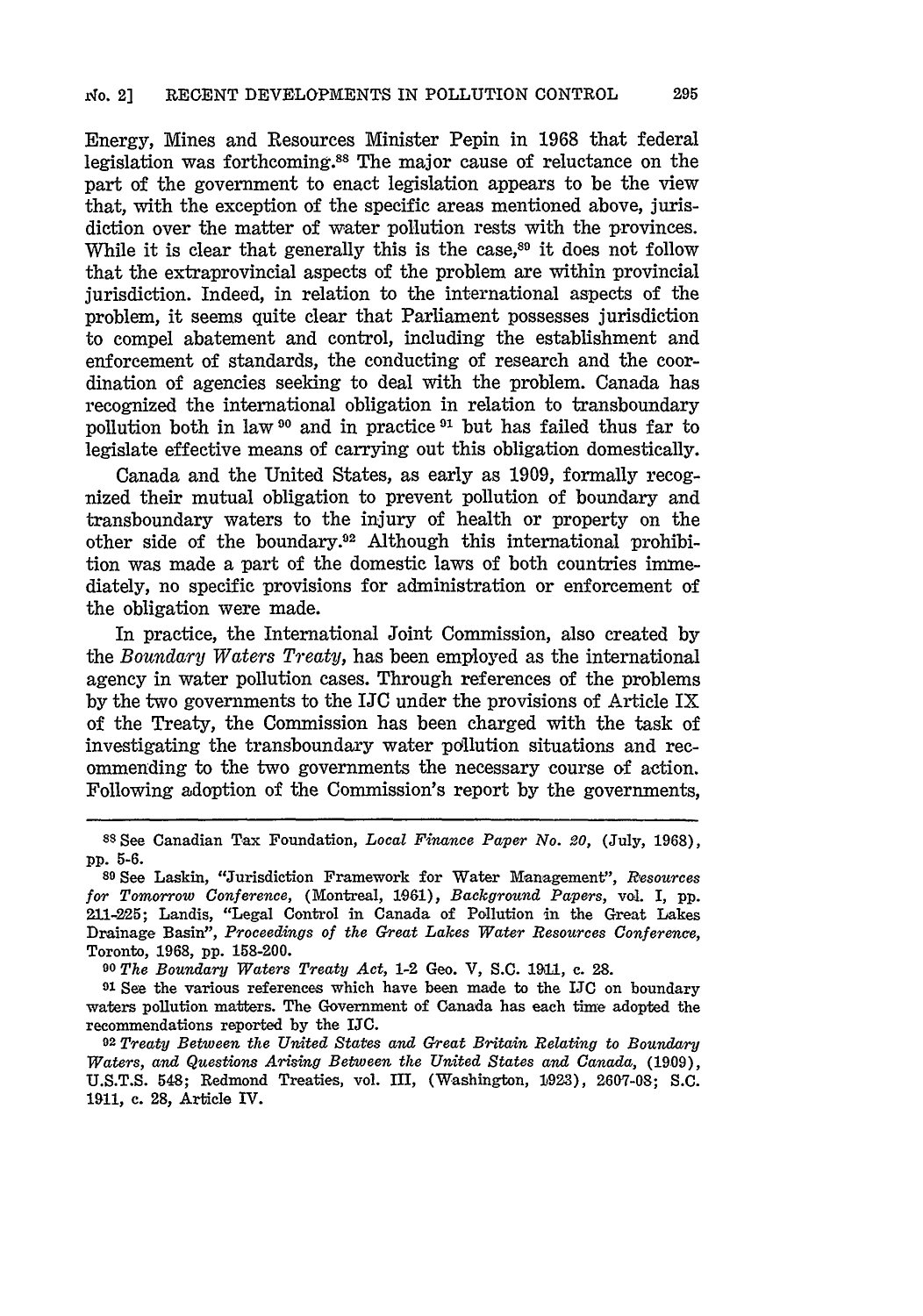the Conmission has been charged with the subsequent task of supervising compliance by water users with the water quality standards which it has recommended. This task, as we shall see later, is extremely difficult since the Commission has no powers of enforcement and no machinery exists at the domestic levels which it may invoke in aid of its task.

In the area of international air pollution control there is no specific treaty provision between Canada and the United States obligating the countries to prevent or control transboundary flows of air contaminants. However, the international tribunal in the *Trail Smelter Arbitration* laid down the fundamental rule, accepted by both states, that

**(N)** o state has the right to use or permit the use of its territory in such a manner as to cause injury **by** fumes in or to the territory of another or the property or persons therein, when the case is of serious consequences and the injury is established **by** clear and convincing evidence. <sup>93</sup>

This obligation has been recognized in practice **by** the two governments in the two references on problems of boundary air pollution which have been referred to the **IJC** for investigation and recommendations for remedial measures to be taken **by** the federal governments. 94 While one cannot imply from these references any recognition of an obligation to pay compensation for injuries occasioned in the other state, it does seem clear that the two countries recognize the obligation to cooperate in measures designed to ascertain the sources and extent of the boundary pollution and to take measures to abate and control such pollution where injury is occasioned.

Much of what has already been said of water pollution control activities applies equally to the matter of air pollution control. Michigan,<sup>95</sup> New York State  $96$  and Ontario  $97$  all have active programs of air pollution abatement and control with a board or commission responsible for establishing standards of quality and for enforcing the standards.98 In the United States, Congress has superimposed

**<sup>93</sup>***The Trail Smelter Arbitration,* (.198-1941), **3** U.N.R.I.A.A. 1906, at p. 1965. **<sup>94</sup>**See, IJC Docket No. **61,** *Pollution of the Atmosphere in the Detroit River Area* and Docket No. **85,** *Air Pollution Reference.*

**<sup>95</sup>***A Digest of State Air Pollution Laws* **(1967** edition), **pp. 272-2&1.**

**<sup>96</sup>**New York, *Public Health Law,* 1954, c. 879, as amended to 1968, article **12A,** s. **1271** *et seq.* See also, *A Digest of State Air Pollution Laws* **(1967** edition), pp. **360-363.** It is noteworthy that the Pollution Control Board is directed to cooperate with international agencies in abatement programs. *9TAir Pollution Control Act,* 15-16 Eliz. II, S.O. **1067,** c. 2.

98For an account of the Ontario air pollution control program see Martin, "Air Pollution Control and Some of its Effects on Industry", *Proceedings of the Ontario Pollution Control Conference,* (Toronto, **1967), p. 79.**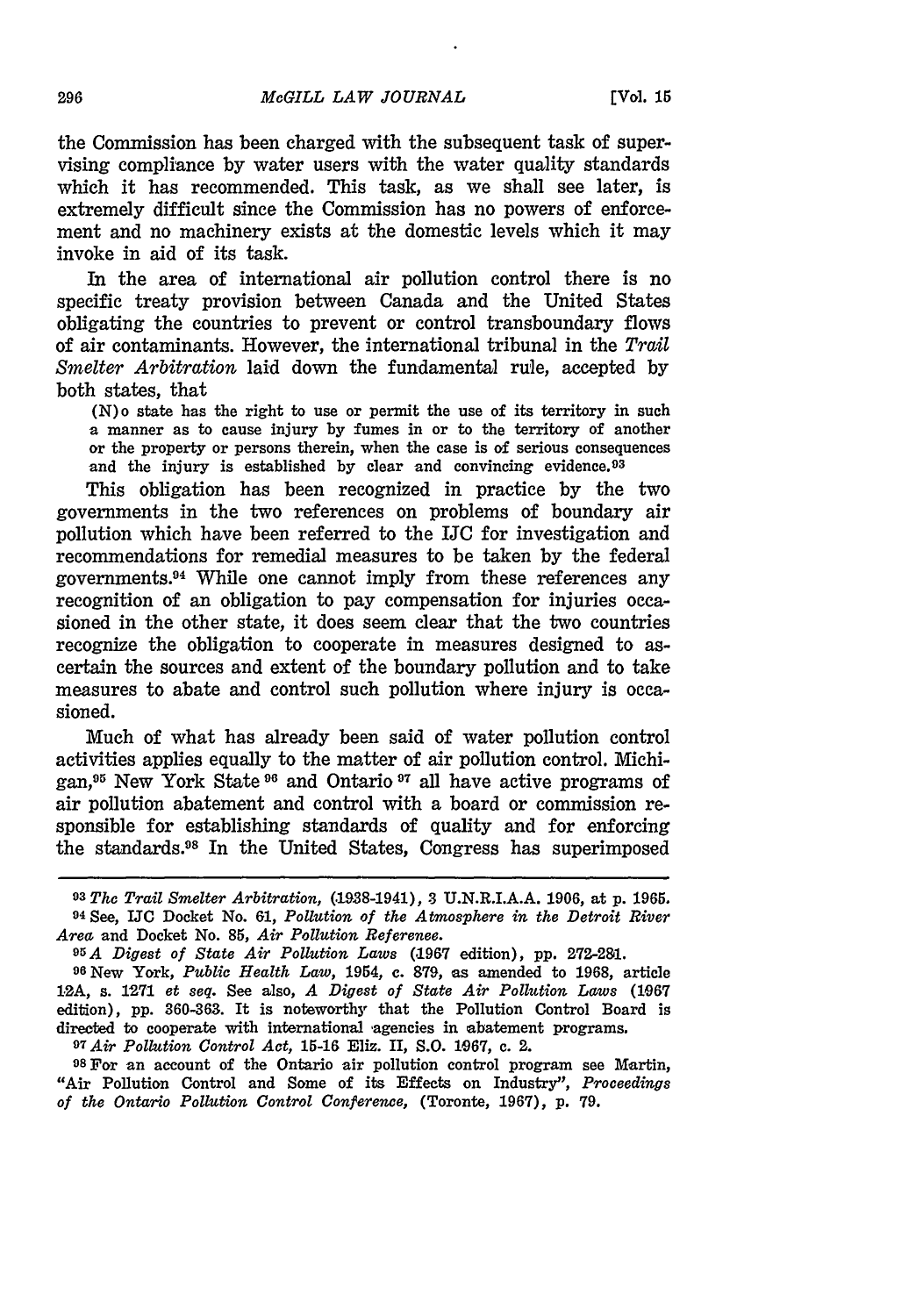on the states programs a comprehensive federal scheme designed to complement and bolster the local activities and to regulate particularly those areas of air pollution with which the states are not effectively coping. Under the federal legislation the Secretary of Health, Education and Welfare is given powers substantially the same as those of the Secretary of the Interior in relation to water pollution, including authority to designate interstate air quality control regions, to establish guidelines for pollution control and to fix standards for air quality if the states fail to do so within a given time. The Secretary is further empowered to commence proceedings against offenders and where he receives a report from an international agency that air pollution originating in the United States is endangering the health or welfare of persons in a foreign state, he must proceed with an enforcement conference to which the foreign country is invited.99

In Canada, federal government involvement in air pollution abatement and control has been minimal. Again believing this to be essentially a matter of provincial jurisdiction,<sup>100</sup> Parliament has confined itself to dealing with control of smoke emissions from ships <sup>101</sup> and railway operations.<sup>102</sup> In addition, some research is carried out by the Department of National Health and Welfare and the National Research Council and some financial assistance to provincial programs is made.<sup>103</sup> However, despite the increasing need for research and control,<sup>104</sup> the federal government has given no indication of its intention to provide a national framework for action although it seems clear that Parliament could exercise a much broader jurisdiction than it presently does.

**<sup>101</sup>***Canada Shipping Act, as* amended, **9-10** Eliz. II, S.C. **1860-61,** vol. **1,** c. 32, s. 28, and regulations issued in 1964 and 1966.

*<sup>102</sup>Railway Act,* R.S.C. 1052, c. 234; *General Order, No. 838 of the Board of Transport Commissioners,* February **1959.**

**<sup>103</sup>**See Katz, "Regional Air Pollution Control", *National Conference on Pollution and Our Environment,* (Montreal, 1966), *Background Papers,* vol. 2, B 17-2-2. See also, Canadian Tax Foundation, *Local Finance Paper No. 20* (July, 1968), p. 6.

104 Anderson, "Effects of Air Contamination on Health", *National Conference on Pollution and Our Environment,* (Montreal, 1966), *Background Papers,* vol. **1,** A3-2.

*<sup>99</sup>Air Quality Act of 1967,* P.L. 904148. See particularly s. 108 (d) (1) (D). As with international water pollution control, this provision may be invoked only where the foreign state grants the United Sates similar rights to seek enforcement.

<sup>100</sup>Ross, "Canadian Air Pollution Control Measures", *National Conference on Pollution and Our Environment,* (Montreal, 1966), *Background Papers,* vol. **3, D30-3.**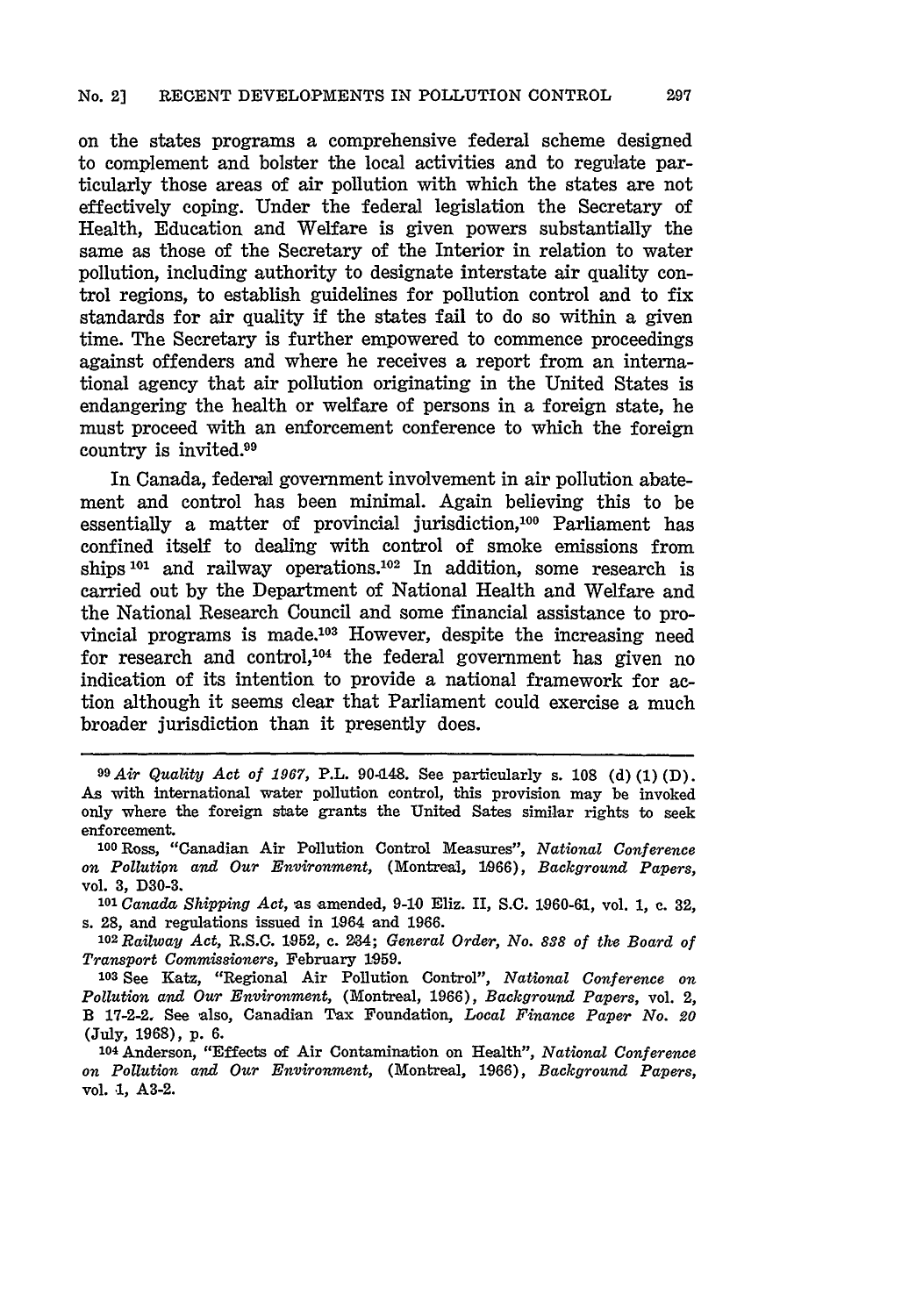With regard to transboundary air pollution, the International Joint Commission is the only device which exists for coping with the problem and it operates under the same limitations as it does in water pollution cases. It may investigate the problem and recommend remedial measures, but no machinery charged with responsibility for enforcing its recommended standards of air quality exists.

# IV. Limits on Institutional Arrangements: Proposals for Change

The foregoing survey of the laws and machinery for dealing with problems of environmental pollution in Canada and the United States indicates a number of weaknesses in their effectiveness - particularly in relation to the control and abatement of transboundary pollution. While the various jurisdictions in dealing with pollution as a domestic matter also naturally are seeking to prevent or control the transboundary effects, this latter aspect is not necessarily the essential focus of the program. Consequently, problems arise in relation to coordination of research activities and investigations, allocation of financial resources, establishment of uniform standards of quality control and means of enforcement, and while the program in a particular jurisdiction may be satisfactory for the needs of that jurisdiction, there is no assurance that the program will be effective in its contribution to the solution of the international problem.

Given the fact that international legal rules concerning transboundary pollution, even if they did exist with a degree of clarity and precision, would not provide in most cases the solution to problems of international pollution, it is imperative to emphasize and develop machinery by which the states proceed to carry out, on a cooperative basis, measures to prevent pollution which causes injury across the frontier.

The joint international agency approach is emphasized by Anthony Lester in his chapter on pollution control **105** and Ely and Wolman devote a chapter to the discussion of international agencies employed to deal with international river basin development and use.<sup>106</sup> Likewise, the International Law Association recognizes the importance of joint agencies in seeking solutions to international river prob $lems.<sup>107</sup>$ 

Canada and the United States have, in recent years, employed the International Joint Commission as the joint agency for han-

**<sup>100</sup>***Ibid., c.* 4. *<sup>1</sup>*

**<sup>105</sup>**Garretson, **A.H.** *et al, The Law of International Drainage Basins,* **pp.** 109-110.

*<sup>07</sup> Helsinki Rules,* **1967, pp.** 45-50.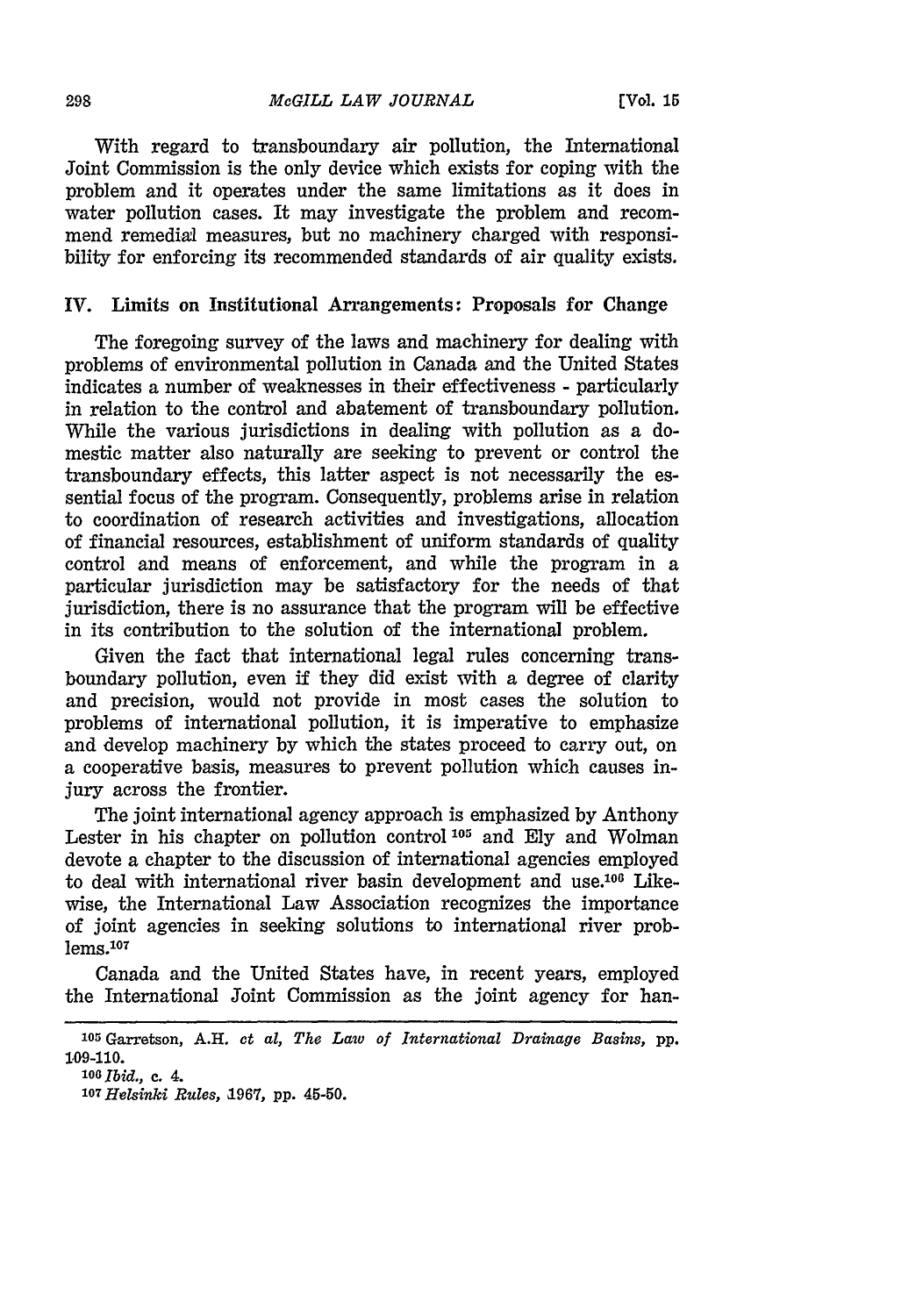dling problems of the transboundary environment. In seven instances since the Second World War, the two governments have referred to the Commission for investigation and report with recommendation for government action cases of water and air pollution along the boundary.<sup>108</sup> In each of these studies where the Commission has reported, it has spelled out a series of "Objectives" for quality control which it recommends for adoption by the governments. It has further requested and been granted authority to exercise a continuing supervision over the particular area with the special tasks of urging offenders to comply with the standards which it has set out and of reporting to the appropriate government authorities further action which they should take to ensure compliance with the standards.<sup>109</sup>

In its role as an international pollution control agency, however, the Commission faces a number of limitations which tend to impair its effectiveness. The IJC, by the terms of the *Boundary Waters Treaty,* has no specific jurisdiction over boundary pollution matters and consequently no control over the timing, extent or nature of the investigations which it undertakes. It must await a reference from the two governments, agreement on the terms of which may occasion a lengthy delay in commencing the study. Once it is seized of a reference, the Commission, while it has the ability to draw upon personnel of the governments to conduct it own studies and is authorized to make use of information gathered by other agencies engaged in related studies, has no power to direct or coordinate the research or information-gathering which is being done by domestic agencies at the various levels of government. This may mean not only duplication of activities but also a lack of communication among the various bodies on what is being done or, indeed, on what objectives are being sought, viewing the study from the international level.

Another, and perhaps the most fundamental difficulty, is the lack of power to give effect to the standards and measures of control which are recommended by the Commission following completion

**<sup>109</sup>**For an example of the terms of the Commission's recommendations, see IJO, *Report on Pollution of Boundary Waters,* 1950, pp. 9-10.

**<sup>108</sup>**See, IJC, Dockets No. 54 & **55,** *Pollution of Boundary Waters: Connecting Channels References,* (1946 & 1148), Docket No. 71, *St. Croix River Basin Reference,* **(1955),** Docket No. **73,** *Pollution of Rainy River and Lake of the Woods Reference,* (1959), Docket No. 81, *Red River Pollution Reference,* (1964), Docket No. 83, *Great Lakes Pollution Reference,* (1964), Docket No. 61, *Detroit River Air Pollution Reference,* (1949), Docket No. **85,** *Boundary Air Pollution Reference,* (1966).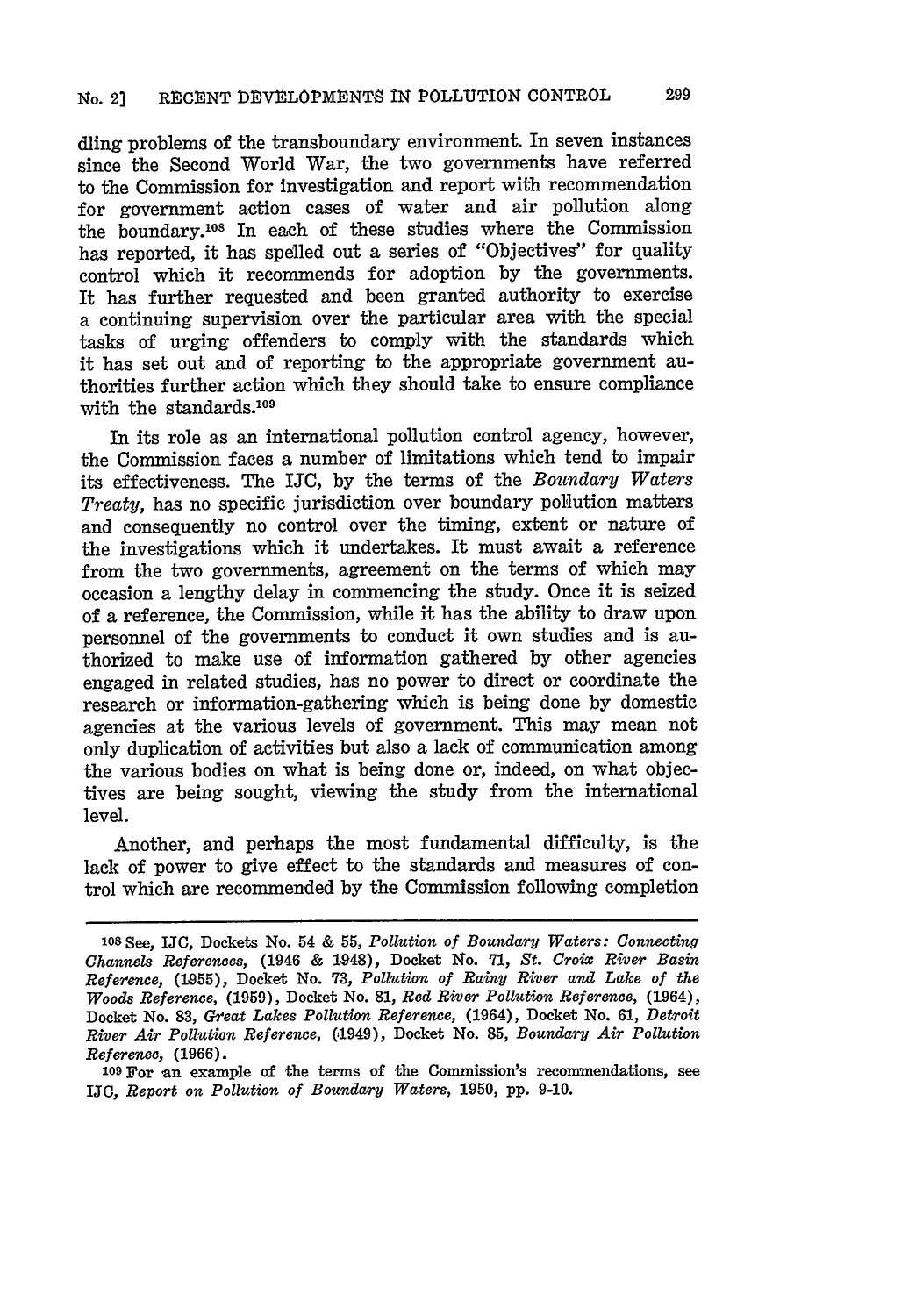of its study and subsequently in the exercise of its surveillance function. This problem may be viewed from two levels. On the international plane, the Commission of course possesses no powers of compulsion either in terms of obliging the federal governments to implement and enforce its recommendations or in terms of imposing its standards on the local governments or individuals who are causing the pollution. At the domestic level, while the two federal governments may "adopt" the recommendations of the Commission setting out the remedial action which the IJC deems necessary to control the international problem, in the absence of legislative enactments to effect these, their implementation and enforcement remain academic. The Commission is thus dependent upon the will of the local governments to adopt and enforce the standards which it has set and, in the absence of this, upon its own ability to persuade the governments and the industries and municipalities of the desirability of complying with the Commission's standards. And, even if one jurisdiction does give effect to the standards, there is no assurance that others, sharing the same water or air region, will do likewise.

What might be done to strengthen the joint machinery which is established to ensure the observance of the international obligations resting on Canada and the United States to prevent injurious transboundary pollution?

To advocate the establishment of a supranational pollution control authority is, as Ely and Wolman point out, essentially utopian.110 The Government of the Netherlands proposed such a body to control pollution onthe Rhine River but this was rejected by the co-riparian states and, as Judge Kulz indicated, the pollution control commissions in Europe are designed essentiadly to conduct studies, gather information and make recommendations to the national governments for administrative and legislative measures to be taken.<sup>111</sup> It is not likely for a number of reasons that Canada or the United States would be prepared to vest broad powers over international pollution control in an international agency whether it be the IJC or some other body. However, it is possible to suggest several important measures which might be considered which would make the role of the agency more effective in dealing with environmental pollution- problems along the boundary.

First, the governments could add a clause to the *Boundary Waters Treaty* affirming with regard to transboundary air pollution the same

**<sup>110</sup> Garretson A.H.** et *al., The Law of International Drainage Basins,* p. 145. *11i Report of the Fiftieth Conference of the International Law Association,* (Brussels, 1962), pp. **417-18.**